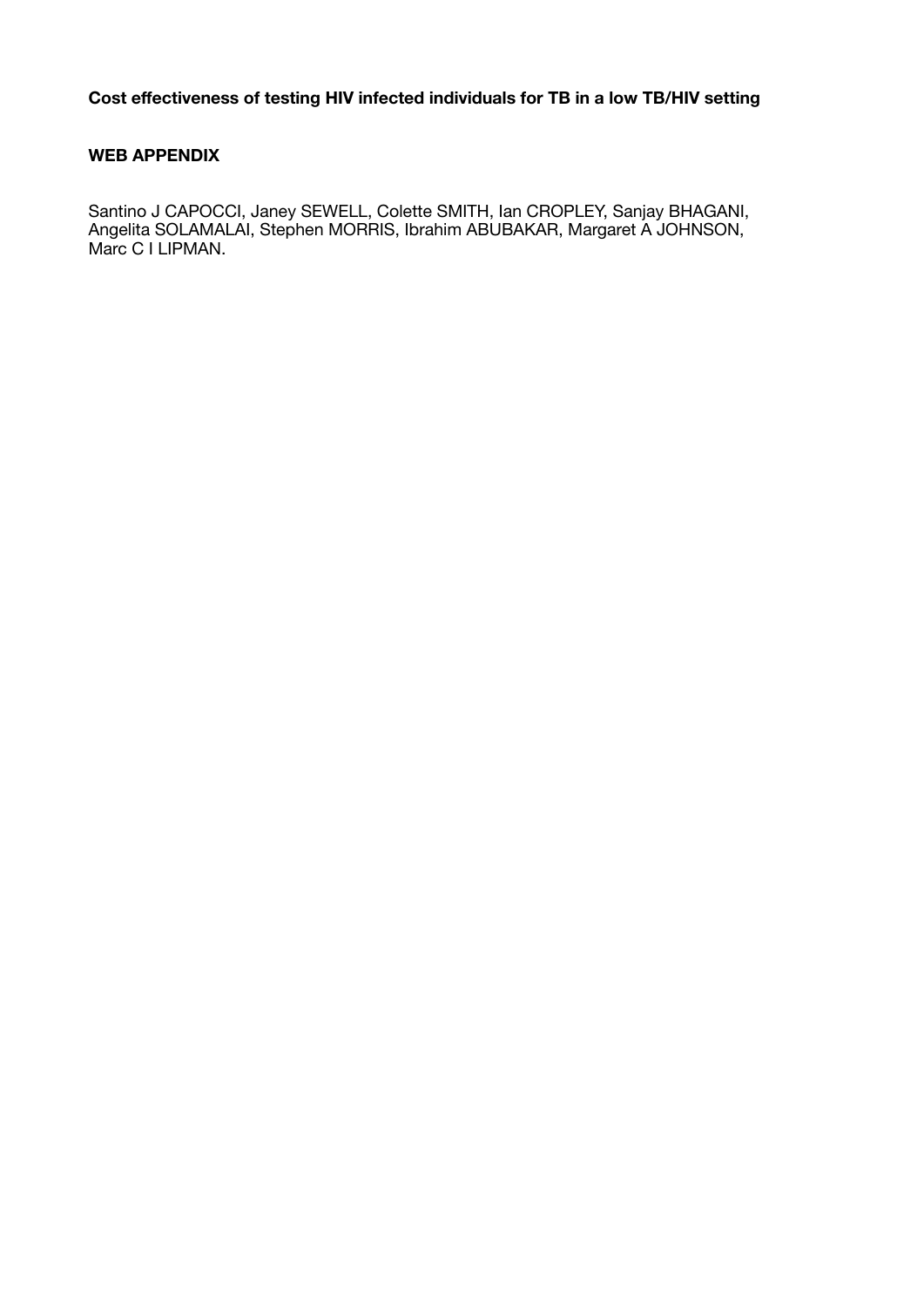

BA: black African; CXR - chest X ray; IGRA - Interferon-gamma release assay; IS: induced sputum; S-: Smear negative, culture positive; TB - tuberculosis; TST - tuberculin skin test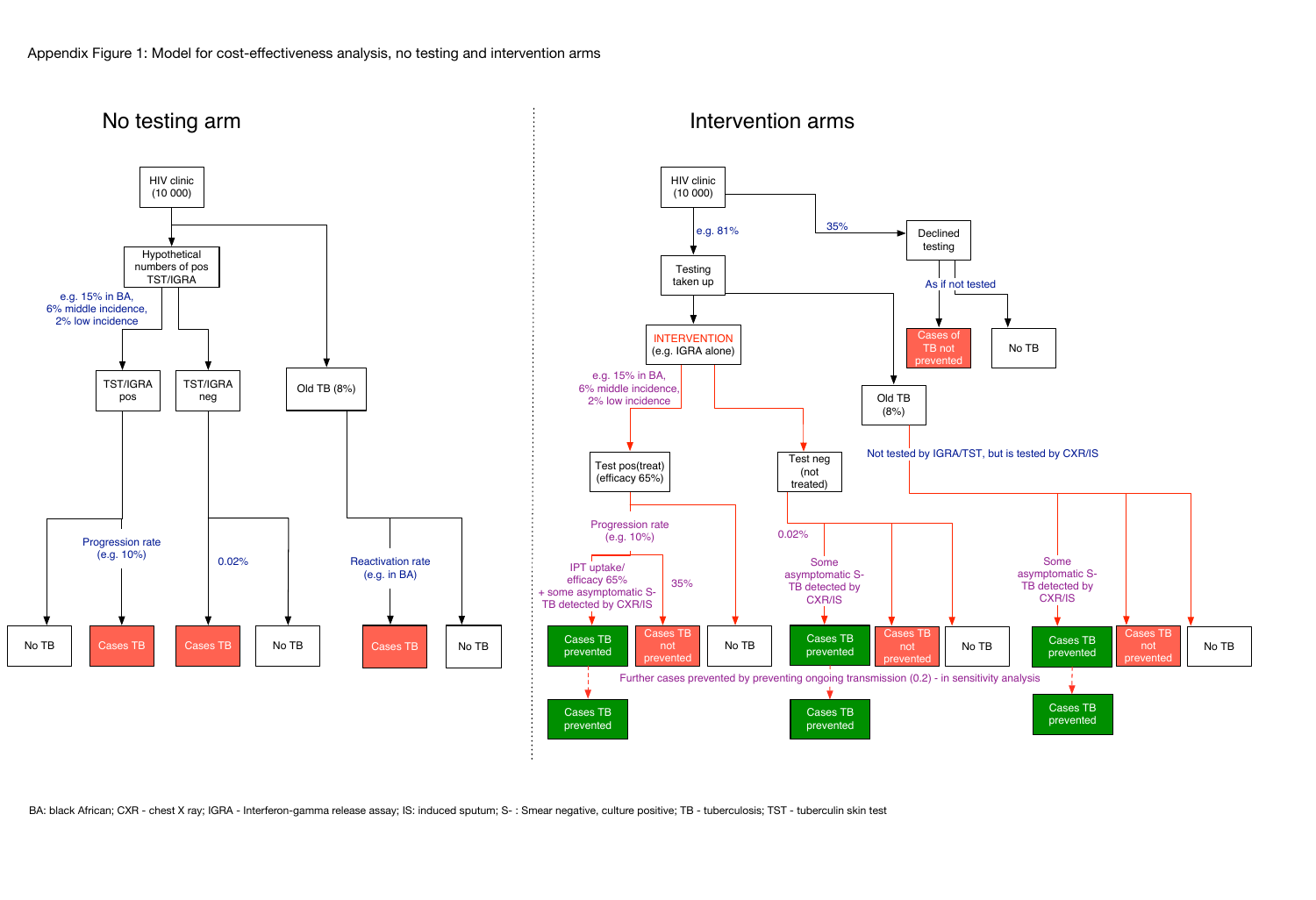**Appendix Table 1: Assumptions used for relevant variables within cost-effectiveness analysis**

| <b>Variable</b>                          | Mean/<br>baseline | <b>Sensitivity</b><br>analysis<br>lower | <b>Sensitivity</b><br>analysis<br>upper | <b>Std Dev</b> | <b>Alpha</b> | <b>Beta</b> | <b>Distribution</b> | <b>Source</b>              |
|------------------------------------------|-------------------|-----------------------------------------|-----------------------------------------|----------------|--------------|-------------|---------------------|----------------------------|
| <b>TST</b>                               | £18.51            | £9.26                                   | £37.02                                  | 4.72           | 15.37        | 1.20        | Gamma               | $[1]$                      |
| <b>IGRA</b>                              | £53.34            | £26.67                                  | £106.68                                 | 13.61          | 15.37        | 3.47        | Gamma               | $[1]$                      |
| <b>CXR</b>                               | £38.10            | £19.05                                  | £76.20                                  | 9.71           | 15.37        | 2.47        | Gamma               | $[1]$                      |
| Sputum<br>induction                      | £100              | £67                                     | £150                                    | 16.84          | 35.28        | 2.83        | Gamma               | Estimate,<br>local costs   |
| Sputum<br>induction and<br><b>TB PCR</b> | £160              | £116.87                                 | £200                                    | 22.01          | 52.86        | 3.03        | Gamma               | Estimate,<br>local costs   |
| <b>LTBI</b>                              | £666.04           | £333.02                                 | £1,332.08                               | 169.91         | 15.37        | 43.2        | Gamma               | Local<br>charges,<br>[1,2] |
| <b>Active TB</b>                         | £9674.21          | £4,837.11                               | £19,348.42                              | 2467           | 15.37        | 629.56      | Gamma               | $[2]$                      |
| Cost of<br>asymptomatic<br>disease       | £1,247.62         | £623.81                                 | £2,495.42                               | 318.27         | 15.37        | 81.19       | Gamma               | Estimate, [1]              |
| Proportion<br>black African              | 25%               | 20%                                     | 30%                                     | 0.002          | 14938.78     | 45060.22    | <b>Beta</b>         | $[4]$                      |
| Proportion<br>middle<br>incidence        | 13.9%             | 4%                                      | 24%                                     | 0.049          | 6.69         | 41.3        | <b>Beta</b>         | Study                      |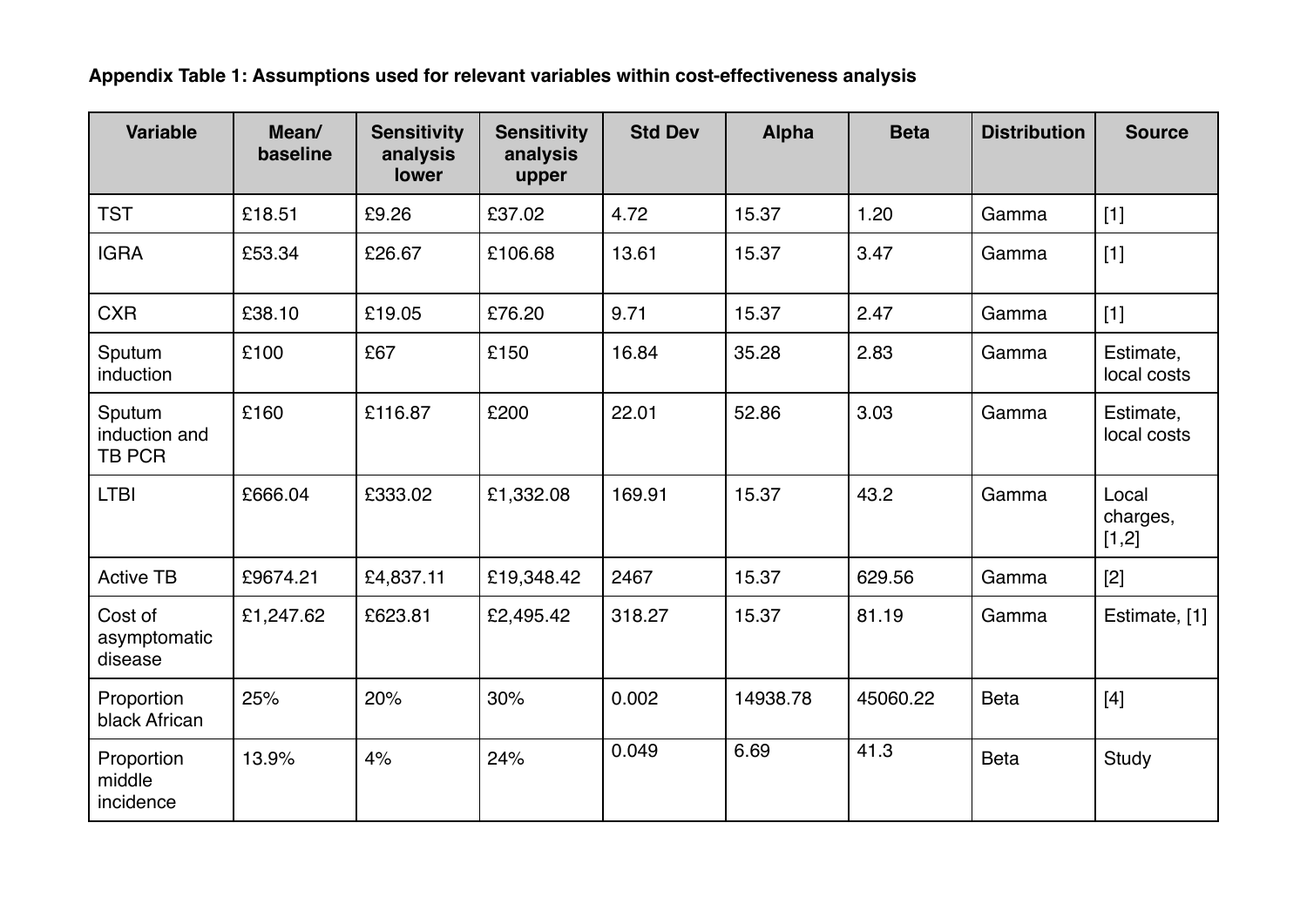| <b>Variable</b>                                  | Mean/<br>baseline | <b>Sensitivity</b><br>analysis<br>lower | <b>Sensitivity</b><br>analysis<br>upper | <b>Std Dev</b> | <b>Alpha</b> | <b>Beta</b> | <b>Distribution</b> | <b>Source</b>     |
|--------------------------------------------------|-------------------|-----------------------------------------|-----------------------------------------|----------------|--------------|-------------|---------------------|-------------------|
| Asymptomatic<br>disease in BA                    | 0.17%             | 0%                                      | 0.41%                                   | 0.0012         | 2.09         | 1201.91     | <b>Beta</b>         | Study, [5]        |
| Asymptomatic<br>disease in MI                    | 0.09%             | 0%                                      | 0.18%                                   | 0.00087        | 1.11         | 1202.89     | <b>Beta</b>         | <b>Study, [5]</b> |
| Asymptomatic<br>disease in LI                    | 0.04%             | 0%                                      | 0.1%                                    | 0.00057        | 0.48         | 1203.52     | <b>Beta</b>         | <b>Study, [5]</b> |
| <b>Uptake LTBI</b>                               | 50%               | 35%                                     | 65%                                     | 0.05           | 49.5         | 49.5        | <b>Beta</b>         | Study             |
| <b>Efficacy LTBI</b>                             | 62%               | 59%                                     | 65%                                     | 0.05           | 1473.74      | 903.26      | Beta                | [6]               |
| <b>QALY</b> loss<br><b>LTBI</b>                  | 0.01              | $\overline{0}$                          | 0.05                                    | 0.01           | 7.53         | $\mathbf 0$ | Gamma               | $[1]$             |
| <b>QALY</b> loss<br>active TB                    | 0.68              | 0.35                                    | $\mathbf{1}$                            | $\mathbf 0$    | 16.72        | 0.04        | Gamma               | $[1]$             |
| <b>QALY</b> loss<br>asymptomatic<br>ТB           | 0.2               | 0.01                                    | 0.3                                     | 0.17           | 7.31         | 0.03        | Gamma               | Estimate          |
| Progression<br>rate with pos<br><b>TST</b> alone | 2%                | $1\%$                                   | 4%                                      | 0.07           | 7.68         | $\mathbf 0$ | Gamma               | $[7]$             |

**Appendix Table 1: Assumptions used for relevant variables within cost-effectiveness analysis**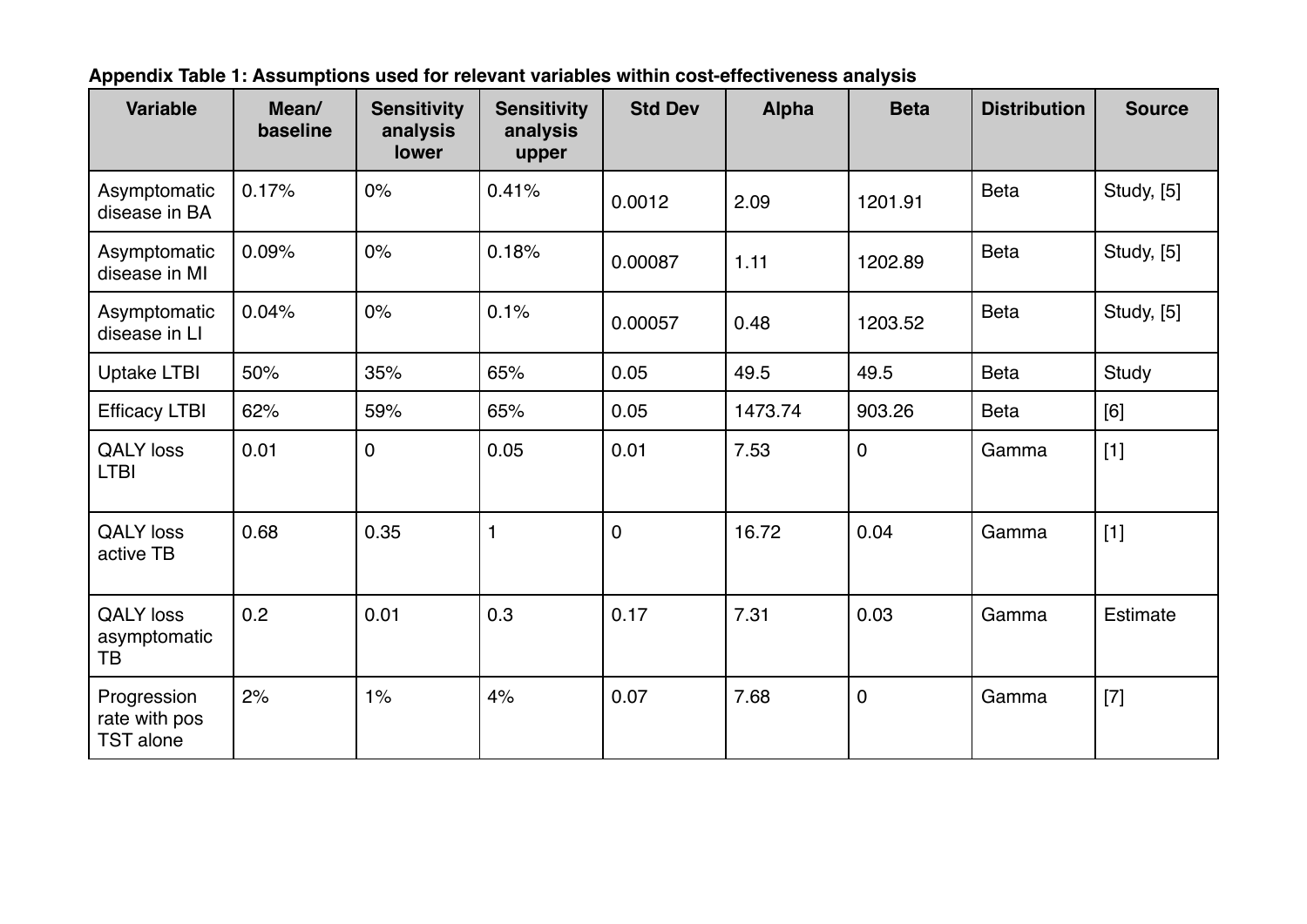| <b>Variable</b>                                                 | Mean/<br>baseline | <b>Sensitivity</b><br>analysis<br>lower | <b>Sensitivity</b><br>analysis<br>upper | <b>Std Dev</b> | <b>Alpha</b> | <b>Beta</b> | <b>Distribution</b> | <b>Source</b>                                      |
|-----------------------------------------------------------------|-------------------|-----------------------------------------|-----------------------------------------|----------------|--------------|-------------|---------------------|----------------------------------------------------|
| Progression<br>rate with pos<br><b>IGRA and TST</b>             | 10%               | 3%                                      | 17%                                     | 0.01           | 7.84         | 0.01        | Gamma               | $[8-10]$                                           |
| Progression<br>rate with neg<br><b>TST</b>                      | 0.2%              | 0%                                      | 0.5%                                    | 0.04           | 3.84         | $\mathbf 0$ | Gamma               | $[10-11]$                                          |
| Proportion old<br>TB                                            | 7%                | 2.1%                                    | 12.6%                                   | 0.02           | 15.93        | 200.07      | <b>Beta</b>         | Study, local<br>demographi<br>$\mathsf{CS}\xspace$ |
| TST return rate<br>for those<br>having TSTs as<br>well as IGRAs | 53%               | 30%                                     | 90%                                     | 0.03           | 116.07       | 102.93      | <b>Beta</b>         | Study                                              |
| Transmission<br>(for<br>transmission<br>CEAC)                   | 20%               | 10%                                     | 30%                                     | 0.004          | 1701.8       | 6807.2      | <b>Beta</b>         | $[1]$                                              |

**Appendix Table 1: Assumptions used for relevant variables within cost-effectiveness analysis**

CXR - Chest X Ray, IGRA - Interferon Gamma Release Assay, MI - Middle incidence, QALY - Quality Associated Life Year, TB - Tuberculosis, TST - Tuberculin skin test.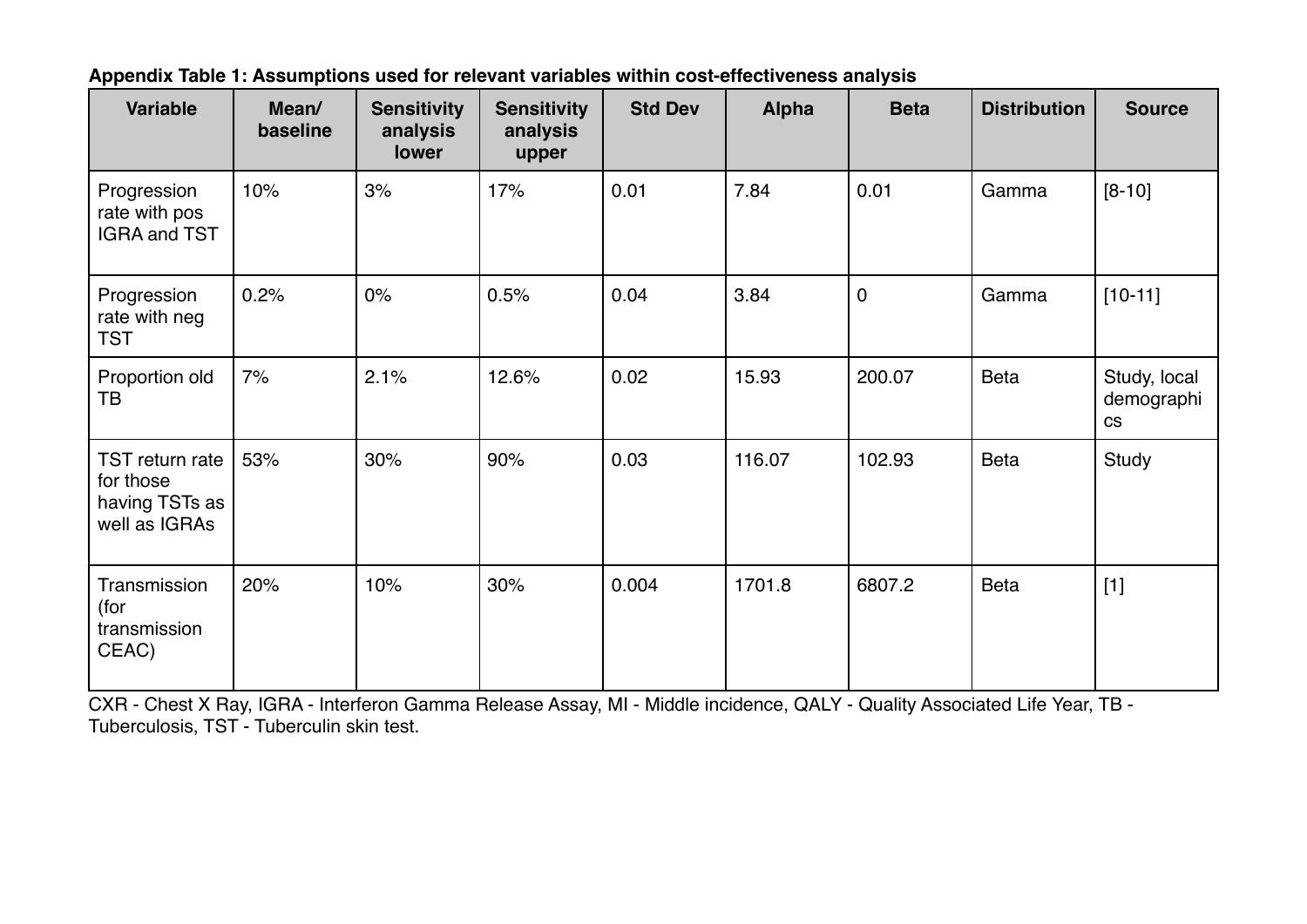**Appendix Table 2: Costs for all 30 strategies (discounted cost/case prevented and cost/QALY gained to no testing and last nondominated) strategy (£)**

| <b>Strategy</b>          | Total cost of strategy per<br>10,000 PLHIV<br>95% uncertainty ranges) | <b>Cases TB</b><br>prevented<br>(discounted)<br>(95% uncertainty<br>ranges) | <b>QALYs gained</b><br>compared to no<br>testing (95%<br>uncertainty<br>ranges) | Cost/case averted<br>(95% uncertainty ranges) | Cost/QALY compared to<br>no testing<br>(95% uncertainty ranges) | Incremental<br>cost/QALY<br>compared to last<br>strategy (95%<br>uncertainty<br>ranges) |
|--------------------------|-----------------------------------------------------------------------|-----------------------------------------------------------------------------|---------------------------------------------------------------------------------|-----------------------------------------------|-----------------------------------------------------------------|-----------------------------------------------------------------------------------------|
| No testing               | £889.527<br>(£153,844-£3,310,891)                                     | $\mathbf 0$                                                                 | $\mathbf 0$                                                                     | £0                                            | £0                                                              |                                                                                         |
| <b>BATST</b>             | £922,744<br>(£172,160-£3,338,385)                                     | 3.9<br>$(1.1 - 10.6)$                                                       | 2.1<br>$(0.4 - 8.6)$                                                            | £8,510<br>$(E2,603 - E16,120)$                | £15,868<br>$(E3, 254 - E49, 229)$                               | £15,868                                                                                 |
| <b>BAMITST</b>           | £933.733<br>(£175,202-£3,353,942)                                     | 4.5<br>$(1.1 - 15.3)$                                                       | 2.4<br>$(0.4 - 12.4)$                                                           | £9.837<br>(£2,831-£18,657)                    | £18.221<br>$(£3,506-£56,938)$                                   | <b>EXTENDEDLY</b><br><b>DOMINATED</b>                                                   |
| <b>BHIVA 2011</b>        | £940,875<br>(£173,101-£3,389,891)                                     | 2.3<br>$(0.2 - 11.1)$                                                       | 1.3<br>$(0.1 - 9.2)$                                                            | £22,552<br>$(E7, 126 - E107, 863)$            | £40,050<br>$(E8, 642 - E303, 159)$                              | <b>DOMINATED</b>                                                                        |
| <b>BATST&amp;CXR</b>     | £970,468<br>(£215,217-£3,349,862)                                     | 7.3<br>$(1.8 - 19.2)$                                                       | 3.7<br>$(0.6 - 14.0)$                                                           | £11,133<br>$(E2,065-E34,518)$                 | £21,900<br>(£2,843-£104,693)                                    | £29,777 compared<br>to BA TST                                                           |
| BHIVA strategy with CXR  | £945.567<br>(£216,157-£3,400,455)                                     | 5.6<br>$(0.8 - 19.6)$                                                       | 2.9<br>$(0.3 - 14.7)$                                                           | £17.554<br>(£4,634-£76,036)                   | £34.343<br>$(E6, 247 - E224, 611)$                              | <b>DOMINATED</b>                                                                        |
| <b>BAIGRA</b>            | £997,509<br>(£221,671-£3,419,191)                                     | 6.8<br>$(2.0 - 18.3)$                                                       | 3.8<br>$(0.7 - 15.2)$                                                           | £15,808<br>$(E5,928-E34,016)$                 | £28,074<br>(£7,189-£95,604)                                     | <b>EXTENDEDLY</b><br><b>DOMINATED</b>                                                   |
| <b>NICE 2011</b>         | £999.136<br>(£208,110-£3,487,781)                                     | 1.1<br>$(0.0 - 6.3)$                                                        | 0.6<br>$(0.0 - 5.2)$                                                            | £98,334<br>(£28,263-£1,822,488)               | £174.631<br>(£34,274-£5,122,253)                                | <b>DOMINATED</b>                                                                        |
| All TST                  | £1,000,540<br>(£212,273-£3,447,275)                                   | 5.6<br>$(1.3 - 18.9)$                                                       | 2.9<br>$(0.4 - 14.9)$                                                           | £19.729<br>$(E7, 213 - E43, 819)$             | £38,801<br>(£9,211-£147,999)                                    | <b>DOMINATED</b>                                                                        |
| <b>BA MI TST&amp;CXR</b> | £1,015,938<br>(£230,785-£3,408,667)                                   | 8.9<br>$(1.8 - 28.9)$                                                       | 4.5<br>$(0.6 - 21.1)$                                                           | £14,265<br>(£3,411-£42,302)                   | £28,059<br>(£4,699-£128,225)                                    | <b>EXTENDEDLY</b><br><b>DOMINATED</b>                                                   |
| <b>BAIGRA&amp;TST</b>    | £1.043.042<br>(£244,113-£3,511,933)                                   | 7.1<br>$(2.0 - 19.6)$                                                       | 3.9<br>$(0.7 - 15.7)$                                                           | £21.584<br>(£10,269-£44,695)                  | £39.358<br>(£12,879-£126,912)                                   | <b>DOMINATED</b>                                                                        |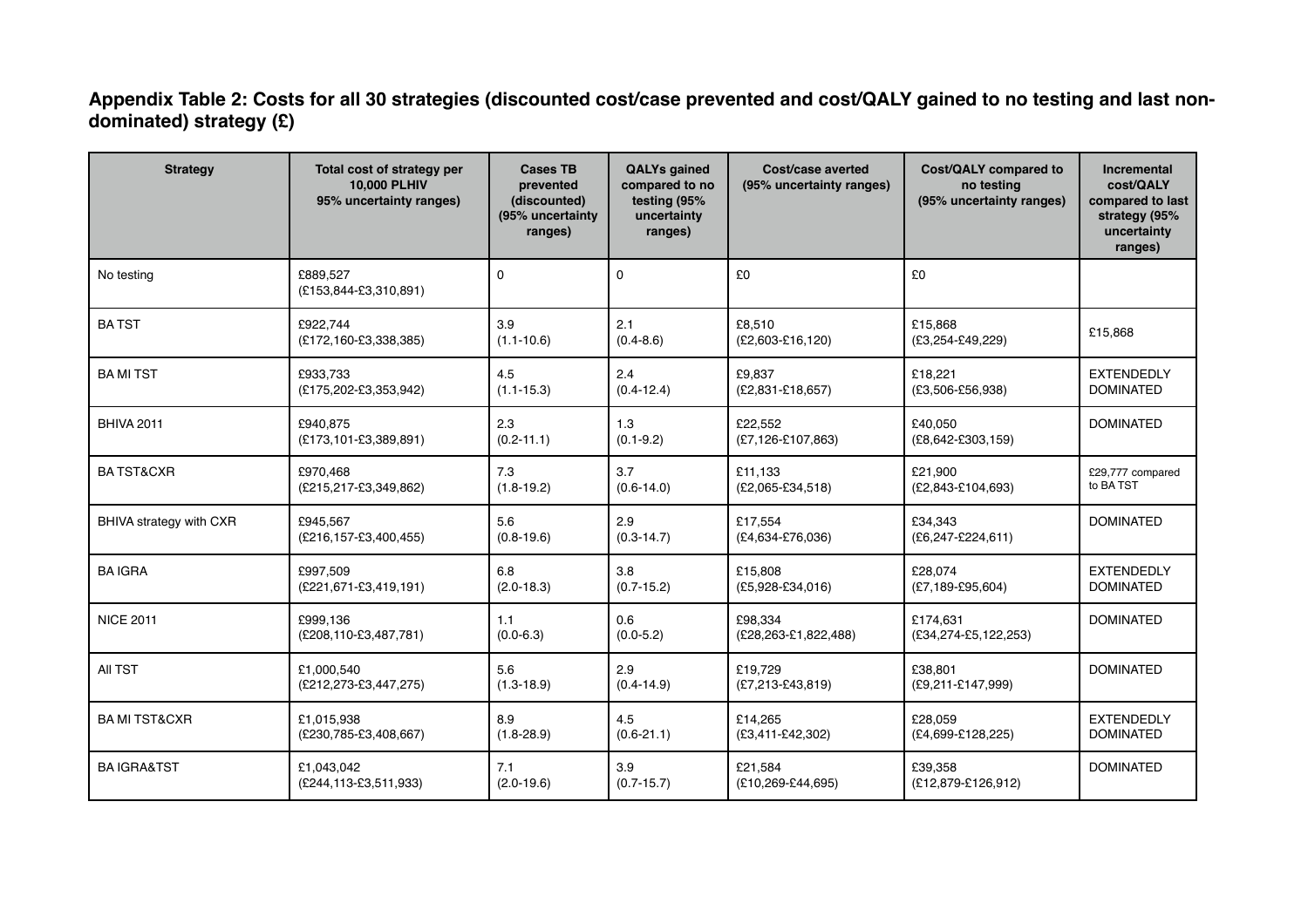| <b>Strategy</b>                  | Total cost of strategy per<br><b>10,000 PLHIV</b><br>95% uncertainty ranges) | <b>Cases TB</b><br>prevented<br>(discounted)<br>(95% uncertainty<br>ranges) | <b>QALYs gained</b><br>compared to no<br>testing (95%<br>uncertainty<br>ranges) | Cost/case averted<br>(95% uncertainty ranges) | Cost/QALY compared to<br>no testing<br>(95% uncertainty ranges) | Incremental<br>cost/QALY<br>compared to last<br>strategy (95%<br>uncertainty<br>ranges) |
|----------------------------------|------------------------------------------------------------------------------|-----------------------------------------------------------------------------|---------------------------------------------------------------------------------|-----------------------------------------------|-----------------------------------------------------------------|-----------------------------------------------------------------------------------------|
| <b>BAIGRA&amp;CXR</b>            | £1,045,234<br>(£264,728-£3,430,668)                                          | 10.2<br>$(2.6 - 26.8)$                                                      | 5.4<br>$(0.9 - 20.6)$                                                           | £15,269<br>$(E4, 487 - E42, 076)$             | £28,575<br>(£5,873-£120,072)                                    | <b>EXTENDEDLY</b><br><b>DOMINATED</b>                                                   |
| <b>BAMI IGRA</b>                 | £1,056,145<br>(£238,982-£3,524,589)                                          | 9.1<br>$(2.1 - 31.6)$                                                       | 5.1<br>$(0.8 - 26.3)$                                                           | £18.391<br>$(E6, 769 - E40, 170)$             | £32,660<br>(£8,209-£112,902)                                    | <b>DOMINATED</b>                                                                        |
| <b>BA TST&amp;CXR&amp;IS</b>     | £1,062,425<br>(£288,031-£3,441,094)                                          | 9.1<br>$(2.1 - 23.8)$                                                       | 4.5<br>$(0.7 - 17.0)$                                                           | £19,094<br>$(£5,496-£63,671)$                 | £38,036<br>(£7,761-£192,748)                                    | <b>DOMINATED</b>                                                                        |
| <b>BA MI IGRA&amp;TST</b>        | £1.121.162<br>(£267,302-£3,663,453)                                          | 9.3<br>$(2.1 - 32.9)$                                                       | 5.2<br>$(0.8 - 26.8)$                                                           | £24.796<br>(£10,720-£52,891)                  | £44.927<br>(£13,262-£150,095)                                   | <b>DOMINATED</b>                                                                        |
| <b>BA IGRA&amp;CXR&amp;IS</b>    | £1.137.190<br>(£337,542-£3,521,900)                                          | 12.0<br>$(3.0 - 31.5)$                                                      | 6.3<br>$(1.0 - 23.6)$                                                           | £20.668<br>$(E6, 723 - E61, 959)$             | £39,320<br>(£9,026-£177,753)                                    | <b>EXTENDEDLY</b><br><b>DOMINATED</b>                                                   |
| <b>BA MI IGRA&amp;CXR</b>        | £1,138,350<br>(£294,565-£3,579,314)                                          | 13.4<br>$(2.8 - 45.2)$                                                      | 7.2<br>$(1.0-34.9)$                                                             | £18,530<br>$(E5, 954 - E50, 381)$             | £34,651<br>(£7,760-£143,751)                                    | <b>EXTENDEDLY</b><br><b>DOMINATED</b>                                                   |
| CXR in all                       | £1.095.328<br>(£338,835-£3,521,798)                                          | 6.3<br>$(0.7 - 20.3)$                                                       | 3.0<br>$(0.2 - 13.0)$                                                           | £40.825<br>(£10,463-£271,789)                 | £85.768<br>$(E16, 502 - E814, 460)$                             | <b>DOMINATED</b>                                                                        |
| <b>BA MI TST&amp;CXR&amp;IS</b>  | £1,163,467<br>(£323,904-£3,600,855)                                          | 11.2<br>$(2.2 - 36.4)$                                                      | 5.6<br>$(0.7 - 25.9)$                                                           | £24,508<br>(£7,999-£78,550)                   | £48,853<br>(£11,312-£237,661)                                   | <b>DOMINATED</b>                                                                        |
| All TST&CXR                      | £1.256.188<br>(£397,265-£3,659,068)                                          | 11.9<br>$(2.0 - 39.3)$                                                      | 5.8<br>$(0.6 - 27.9)$                                                           | £30.841<br>(£8,896-£120,827)                  | £62.765<br>(£12,603-£391,294)                                   | <b>DOMINATED</b>                                                                        |
| <b>BA MI IGRA&amp;CXR&amp;IS</b> | £1.285.879<br>(£387,684-£3,771,502)                                          | 15.7<br>$(3.1 - 52.7)$                                                      | 8.3<br>$(1.1 - 39.7)$                                                           | £25.176<br>(£8,761-£74,487)                   | £47.851<br>(£11,707-£213,659)                                   | <b>EXTENDEDLY</b><br><b>DOMINATED</b>                                                   |
| All IGRA                         | £1.303.929<br>(£411,809-£3,816,372)                                          | 10.2<br>$(2.2 - 36.0)$                                                      | 5.7<br>$(0.8 - 29.9)$                                                           | £40.767<br>(£14,047-£119,309)                 | £72.397<br>(£17,035-£335,329)                                   | <b>DOMINATED</b>                                                                        |
| <b>NICE 2016</b>                 | £1.407.200<br>(£505,335-£3,776,864)                                          | 10.2<br>$(2.2 - 36.0)$                                                      | 5.7<br>$(0.8 - 29.9)$                                                           | £50.926<br>(£15,899-£182,142)                 | £90.439<br>(£19,435-£547,239)                                   | <b>DOMINATED</b>                                                                        |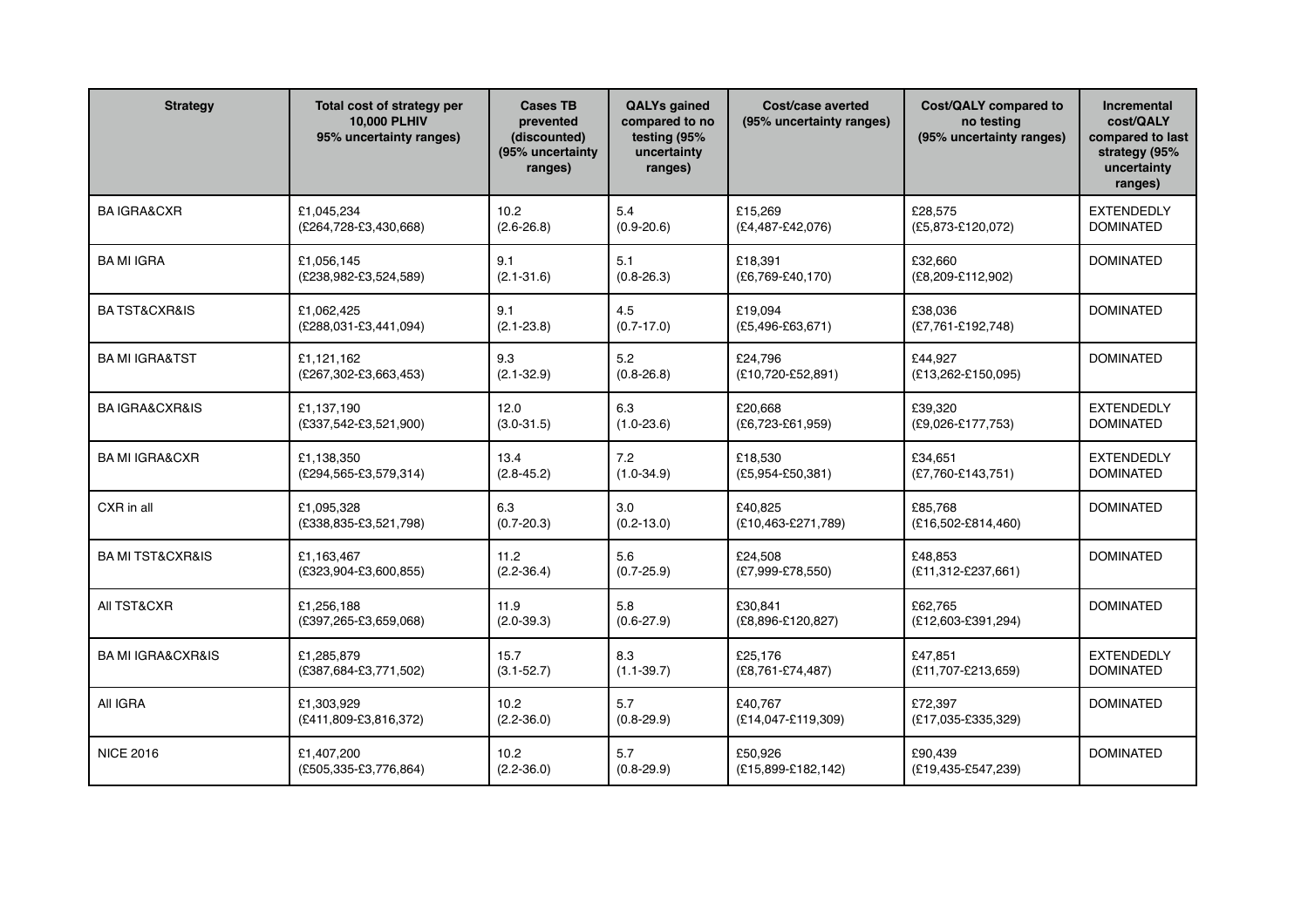| <b>Strategy</b>             | Total cost of strategy per<br><b>10,000 PLHIV</b><br>95% uncertainty ranges) | <b>Cases TB</b><br>prevented<br>(discounted)<br>(95% uncertainty<br>ranges) | <b>QALYs gained</b><br>compared to no<br>testing (95%<br>uncertainty<br>ranges) | Cost/case averted<br>(95% uncertainty ranges) | Cost/QALY compared to<br>no testing<br>(95% uncertainty ranges) | Incremental<br>cost/QALY<br>compared to last<br>strategy (95%<br>uncertainty<br>ranges) |
|-----------------------------|------------------------------------------------------------------------------|-----------------------------------------------------------------------------|---------------------------------------------------------------------------------|-----------------------------------------------|-----------------------------------------------------------------|-----------------------------------------------------------------------------------------|
| All IGRA&TST                | £1.475.296<br>$(E504, 165 - E4, 115, 667)$                                   | 11.0<br>$(2.3 - 38.9)$                                                      | 5.9<br>$(0.8 - 31.1)$                                                           | £53.282<br>(£20,654-£152,474)                 | £99.566<br>(£26,060-£449,728)                                   | <b>DOMINATED</b>                                                                        |
| All IGRA&CXR                | £1,559,576                                                                   | 16.4                                                                        | 8.7                                                                             | £40.789                                       | £76.975                                                         | <b>EXTENDEDLY</b>                                                                       |
|                             | (£596,801-£4,028,165)                                                        | $(2.8 - 56.4)$                                                              | (1.0.42.9)                                                                      | (£12,753-£155,815)                            | (£16,874-£444,539)                                              | <b>DOMINATED</b>                                                                        |
| AII TST&CXR&IS              | £1,659,430<br>(£698,297-£4,112,155)                                          | 15.2<br>$(2.4 - 50.4)$                                                      | 7.4<br>$(0.7 - 35.0)$                                                           | £50,623<br>(£15,927-£230,250)                 | £103,732<br>(£23,081-£736,873)                                  | <b>DOMINATED</b>                                                                        |
| AII IGRA&TST&CXR            | £1,730,943                                                                   | 17.3                                                                        | 8.9                                                                             | £48.761                                       | £94.926                                                         | <b>EXTENDEDLY</b>                                                                       |
|                             | (£689,157-£4,327,460)                                                        | $(3.0 - 59.3)$                                                              | (1.0.44.1)                                                                      | (£17,157-£179,740)                            | (£23,243-£532,060)                                              | <b>DOMINATED</b>                                                                        |
| All IGRA&CXR&IS             | £1,962,818                                                                   | 19.7                                                                        | 10.3                                                                            | £54,352                                       | £104,356                                                        | <b>EXTENDEDLY</b>                                                                       |
|                             | (£897,833-£4,481,252)                                                        | $(3.2 - 67.5)$                                                              | $(1.1 - 50.0)$                                                                  | (£17,370-£233,027)                            | (£23,609-£668,330)                                              | <b>DOMINATED</b>                                                                        |
| All IGRA&TST&CXR&IS         | £2,134,185                                                                   | 20.6                                                                        | 10.4                                                                            | £60,492                                       | £119,173                                                        | <b>EXTENDEDLY</b>                                                                       |
|                             | (£990,189-£4,780,547)                                                        | $(3.3 - 70.4)$                                                              | $(1.1 - 51.2)$                                                                  | (£20,885-£251,295)                            | (£28,938-£744,827)                                              | <b>DOMINATED</b>                                                                        |
| All IGRA&TST&CXR&IS inc PCR | £2,393,679                                                                   | 20.6                                                                        | 10.4                                                                            | £73,104                                       | £144.019                                                        | <b>EXTENDEDLY</b>                                                                       |
|                             | (£1,201,286-£5,093,885)                                                      | $(3.3 - 70.4)$                                                              | (1.1.51.2)                                                                      | (£25,333-£314,679)                            | (£35,100-£932,694)                                              | <b>DOMINATED</b>                                                                        |

ART - antiretroviral therapy, BA - Black African, BHIVA - British HIV Association, CD4 - blood CD4 cell count in cells/µL, CXR - chest X ray, IGRA - Interferon-gamma release assay, IS - induced sputum, LI - low [TB] incidence countries, MI - middle [TB] incidence countries, NICE - National Institute of Health and Care Excellence, PCR - Xpert MTB/RIF *M. tuberculosis* polymerase chain reaction, PLHIV - People living with HIV, QALY - Quality adjusted life year, TB - tuberculosis (includes active disease and subclinical tuberculosis cases), TST - tuberculin skin test.

Strategies are either named (e.g. BHIVA 2011), or consist of the group tested followed by the test(s) - (e.g. BA TST is Testing black Africans with a tuberculin skin test only).

BHIVA 2011: IGRA only in BA with any CD4 on ART < 2 years; MI with CD4 <500 on ART < 2 years; LI with CD4 <350 on ART < 6 months.

NICE 2011: IGRA + TST if blood CD4 <200 and IGRA alone if blood CD4 200-500.

NICE 2016: IGRA + TST if blood CD4 <200 and IGRA alone if blood CD4 ≥200.

Uptake was 82% for IGRA and CXR, 41% for TST and induced sputum.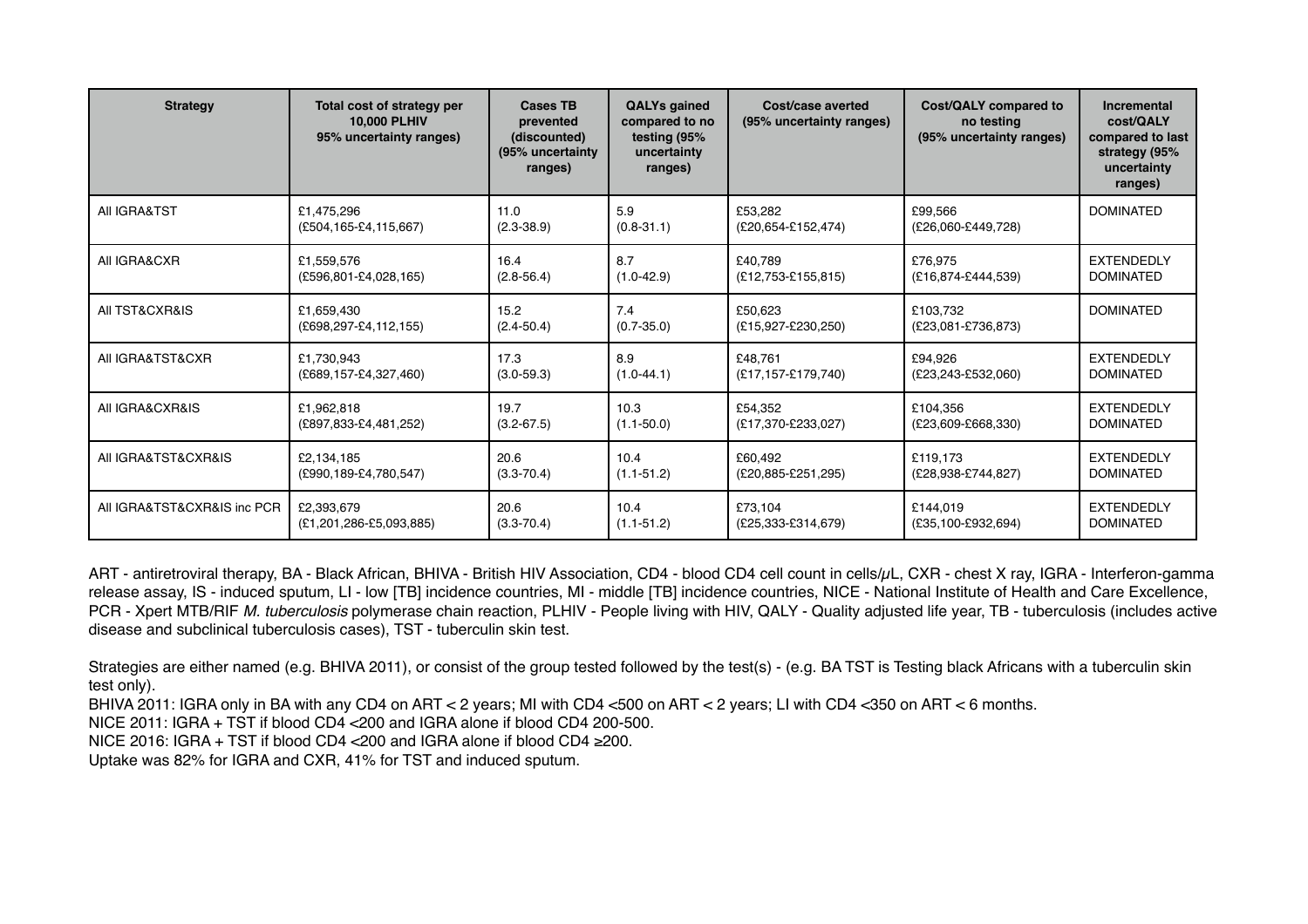| Variable and baseline                   |      |      | <b>Cost TST</b><br>(E18.51) |      | <b>Cost IGRA</b><br>(£53.34) |      | <b>Cost CXR</b><br>(£38.10) |      | <b>Cost Sputum</b><br>induction<br>(E100) |      | <b>Cost LTBI</b><br>(£666) |      | Cost<br>asymptomatic<br>TB (£1,247) |       | <b>Cost Active</b><br>TB (£9674) |      | <b>Proportion</b><br>BA (24%) |       |      | Uptake LTBI (50%) |      |
|-----------------------------------------|------|------|-----------------------------|------|------------------------------|------|-----------------------------|------|-------------------------------------------|------|----------------------------|------|-------------------------------------|-------|----------------------------------|------|-------------------------------|-------|------|-------------------|------|
| Min/Max variable                        | Base | 9.2  | 37                          | 26.7 | 106.68                       | 19   | 76                          | 67   | 150                                       | 333  | 1,332                      | 624  | 2495                                | 4837  | 19348                            | 20%  | 30%                           | 35%   | 65%  | 80%               | 100% |
| <b>BATST</b>                            | 8.5  | 6.1  | 13.2                        | 8.5  | 8.5                          | 8.5  | 8.5                         | 8.5  | 8.5                                       | 1.6  | 22.4                       | 8.5  | 8.5                                 | 13.6  | CS                               | 8.5  | 8.5                           | 10.5  | 7.4  | 6.7               | 6.1  |
| <b>BAMITST</b>                          | 9.8  | 6.6  | 16.2                        | 9.8  | 9.8                          | 9.8  | 9.8                         | 9.8  | 9.8                                       | 3.1  | 23.4                       | 9.8  | 9.8                                 | 14.9  | CS                               | 10.1 | 9.6                           | 12.6  | 8.4  | 7.4               | 6.6  |
| <b>BHIVA 2011</b>                       | 22.6 | 22.6 | 22.6                        | 11.8 | 44.0                         | 22.6 | 22.6                        | 22.6 | 22.6                                      | 16.9 | 33.8                       | 22.6 | 22.6                                | 27.6  | 12.4                             | 24.8 | 21.0                          | 31.7  | 17.6 | 14.5              | 11.8 |
| <b>BATST&amp;CXR</b>                    | 11.1 | 9.9  | 13.7                        | 11.1 | 11.1                         | 5.8  | 21.8                        | 11.1 | 11.1                                      | 7.4  | 18.6                       | 10.8 | 11.7                                | 16.2  | 1.0                              | 11.1 | 11.1                          | 12.5  | 10.1 | 9.3               | 8.6  |
| <b>BHIVA strategy with CXR</b>          | 17.6 | 17.6 | 17.6                        | 13.2 | 26.2                         | 10.7 | 31.3                        | 17.6 | 17.6                                      | 15.3 | 22.1                       | 17.2 | 18.3                                | 22.6  | 7.4                              | 18.5 | 16.9                          | 19.8  | 15.8 | 14.4              | 12.8 |
| <b>BAIGRA</b>                           | 15.8 | 15.8 | 15.8                        | 8.5  | 30.5                         | 15.8 | 15.8                        | 15.8 | 15.8                                      | 10.2 | 27.0                       | 15.8 | 15.8                                | 20.9  | 5.7                              | 15.8 | 15.8                          | 22.1  | 12.4 | 10.3              | 8.5  |
| <b>NICE 2011</b>                        | 98.3 | 97.4 | 100.2                       | 50.7 | 193.7                        | 98.3 | 98.3                        | 98.3 | 98.3                                      | 92.7 | 109.6                      | 98.3 | 98.3                                | 103.4 | 88.2                             | 98.3 | 98.3                          | 140.0 | 75.9 | 61.9              | 49.7 |
| <b>AII TST</b>                          | 19.7 | 13.1 | 32.9                        | 19.7 | 19.7                         | 19.7 | 19.7                        | 19.7 | 19.7                                      | 11.4 | 36.4                       | 19.7 | 19.7                                | 24.8  | 9.6                              | 22.2 | 17.7                          | 25.4  | 16.7 | 14.8              | 13.1 |
| <b>BA MI TST&amp;CXR</b>                | 14.3 | 12.6 | 17.5                        | 14.3 | 14.3                         | 7.5  | 27.9                        | 14.3 | 14.3                                      | 10.8 | 21.1                       | 13.9 | 14.9                                | 19.3  | 4.2                              | 14.9 | 13.8                          | 16.2  | 12.8 | 11.7              | 10.6 |
| <b>BAIGRA&amp;TST</b>                   | 21.6 | 19.1 | 26.5                        | 14.5 | 35.7                         | 21.6 | 21.6                        | 21.6 | 21.6                                      | 15.2 | 34.3                       | 21.6 | 21.6                                | 26.6  | 11.5                             | 21.6 | 21.6                          | 29.7  | 17.2 | 14.5              | 12.1 |
| <b>BAIGRA&amp;CXR</b>                   | 15.3 | 15.3 | 15.3                        | 10.4 | 25.1                         | 11.5 | 22.9                        | 15.3 | 15.3                                      | 11.5 | 22.8                       | 15.1 | 15.7                                | 20.3  | 5.2                              | 15.3 | 15.3                          | 18.8  | 12.9 | 11.2              | 9.6  |
| <b>BAMI IGRA</b>                        | 18.4 | 18.4 | 18.4                        | 9.8  | 35.7                         | 18.4 | 18.4                        | 18.4 | 18.4                                      | 12.8 | 29.6                       | 18.4 | 18.4                                | 23.4  | 8.3                              | 18.8 | 18.0                          | 25.8  | 14.4 | 11.9              | 9.8  |
| <b>BA TST&amp;CXR&amp;IS</b>            | 19.1 | 18.1 | 21.1                        | 19.1 | 19.1                         | 14.8 | 27.6                        | 15.2 | 25.0                                      | 16.1 | 25.1                       | 18.7 | 19.8                                | 24.2  | 9.0                              | 19.1 | 19.1                          | 21.4  | 17.3 | 15.9              | 14.5 |
| <b>BA MI IGRA&amp;TST</b>               | 24.8 | 21.9 | 30.6                        | 16.4 | 41.5                         | 24.8 | 24.8                        | 24.8 | 24.8                                      | 18.6 | 37.1                       | 24.8 | 24.8                                | 29.9  | 14.7                             | 25.4 | 24.4                          | 34.5  | 19.6 | 16.3              | 13.5 |
| <b>BA IGRA&amp;CXR&amp;IS</b>           | 20.7 | 20.7 | 20.7                        | 16.5 | 29.0                         | 17.4 | 27.1                        | 17.7 | 25.2                                      | 17.5 | 27.1                       | 20.4 | 21.2                                | 25.7  | 10.6                             | 20.7 | 20.7                          | 24.7  | 17.8 | 15.7              | 13.6 |
| <b>BA MI IGRA&amp;CXR</b>               | 18.5 | 18.5 | 18.5                        | 12.7 | 30.2                         | 14.0 | 27.5                        | 18.5 | 18.5                                      | 14.7 | 26.1                       | 18.3 | 19.0                                | 23.6  | 8.4                              | 19.1 | 18.1                          | 22.9  | 15.6 | 13.5              | 11.5 |
| All CXR                                 | 40.8 | 40.8 | 40.8                        | 40.8 | 40.8                         | 16.0 | 90.5                        | 40.8 | 40.8                                      | 40.8 | 40.8                       | 40.2 | 42.1                                | 45.9  | 30.7                             | 45.2 | 36.9                          | 40.8  | 40.8 | 40.8              | 40.8 |
| <b>BA MI TST&amp;CXR&amp;IS</b>         | 24.5 | 23.2 | 27.1                        | 24.5 | 24.5                         | 19.1 | 35.3                        | 19.6 | 32.0                                      | 21.8 | 30.0                       | 24.1 | 25.3                                | 29.6  | 14.4                             | 25.5 | 23.7                          | 27.4  | 22.2 | 20.4              | 18.5 |
| <b>AII TST&amp;CXR</b>                  | 30.8 | 27.7 | 37.1                        | 30.8 | 30.8                         | 17.8 | 57.0                        | 30.8 | 30.8                                      | 26.9 | 38.7                       | 30.5 | 31.5                                | 35.9  | 20.7                             | 34.6 | 27.7                          | 34.9  | 27.8 | 25.5              | 23.0 |
| <b>BA MI IGRA&amp;CXR&amp;IS</b>        | 25.2 | 25.2 | 25.2                        | 20.2 | 35.1                         | 21.3 | 32.8                        | 21.7 | 30.5                                      | 21.9 | 31.6                       | 24.9 | 25.7                                | 30.2  | 15.1                             | 26.0 | 24.6                          | 30.2  | 21.6 | 19.0              | 16.4 |
| All IGRA                                | 40.8 | 40.8 | 40.8                        | 21.0 | 80.4                         | 40.8 | 40.8                        | 40.8 | 40.8                                      | 35.2 | 52.0                       | 40.8 | 40.8                                | 45.8  | 30.7                             | 46.4 | 36.2                          | 57.8  | 31.6 | 25.9              | 20.9 |
| <b>NICE 2016</b>                        | 51.0 | 44.9 | 63.1                        | 33.4 | 86.0                         | 51.0 | 51.0                        | 51.0 | 51.0                                      | 44.3 | 64.4                       | 51.0 | 51.0                                | 55.8  | 41.3                             | 57.4 | 45.6                          | 71.2  | 40.1 | 33.2              | 27.3 |
| AII IGRA&TST                            | 53.3 | 46.9 | 66.0                        | 35.0 | 89.9                         | 53.3 | 53.3                        | 53.3 | 53.3                                      | 46.3 | 67.3                       | 53.3 | 53.3                                | 58.3  | 43.2                             | 60.0 | 47.7                          | 74.4  | 41.9 | 34.8              | 28.6 |
| All IGRA&CXR                            | 40.8 | 40.8 | 40.8                        | 28.5 | 65.3                         | 31.3 | 59.7                        | 40.8 | 40.8                                      | 37.3 | 47.7                       | 40.5 | 41.3                                | 45.8  | 30.7                             | 45.9 | 36.5                          | 49.8  | 34.6 | 30.0              | 25.6 |
| AII TST&CXR&IS                          | 50.6 | 48.2 | 55.5                        | 50.6 | 50.6                         | 40.4 | 71.1                        | 41.2 | 64.8                                      | 47.5 | 56.8                       | 50.2 | 51.4                                | 55.7  | 40.5                             | 56.4 | 45.7                          | 56.1  | 46.2 | 42.6              | 38.7 |
| AII IGRA&TST&CXR                        | 48.8 | 44.7 | 56.9                        | 37.1 | 72.1                         | 39.8 | 66.8                        | 48.8 | 48.8                                      | 44.3 | 57.7                       | 48.5 | 49.2                                | 53.8  | 38.6                             | 54.5 | 43.9                          | 59.4  | 41.6 | 36.4              | 31.3 |
| All IGRA&CXR&IS                         | 54.4 | 54.4 | 54.4                        | 44.2 | 74.8                         | 46.5 | 70.1                        | 47.1 | 65.3                                      | 51.5 | 60.1                       | 54.0 | 55.0                                | 59.4  | 44.2                             | 60.9 | 48.8                          | 64.1  | 47.2 | 41.8              | 36.3 |
| All IGRA&TST&CXR&IS                     | 60.5 | 57.1 | 67.3                        | 50.7 | 80.1                         | 52.9 | 75.6                        | 53.6 | 71.0                                      | 56.7 | 68.0                       | 60.2 | 61.1                                | 65.5  | 50.4                             | 67.5 | 54.6                          | 71.3  | 52.7 | 46.8              | 40.8 |
| AII IGRA&TST&CXR<br><b>8 IS&amp;PCR</b> | 73.1 | 69.7 | 79.9                        | 63.3 | 92.7                         | 65.6 | 88.2                        | 73.1 | 73.1                                      | 69.4 | 80.6                       | 72.8 | 73.7                                | 78.2  | 63.0                             | 81.5 | 66.0                          | 86.3  | 63.5 | 56.3              | 49.0 |

# **Appendix Table 3: Univariate sensitivity analyses Cost/case prevented (in £'000)**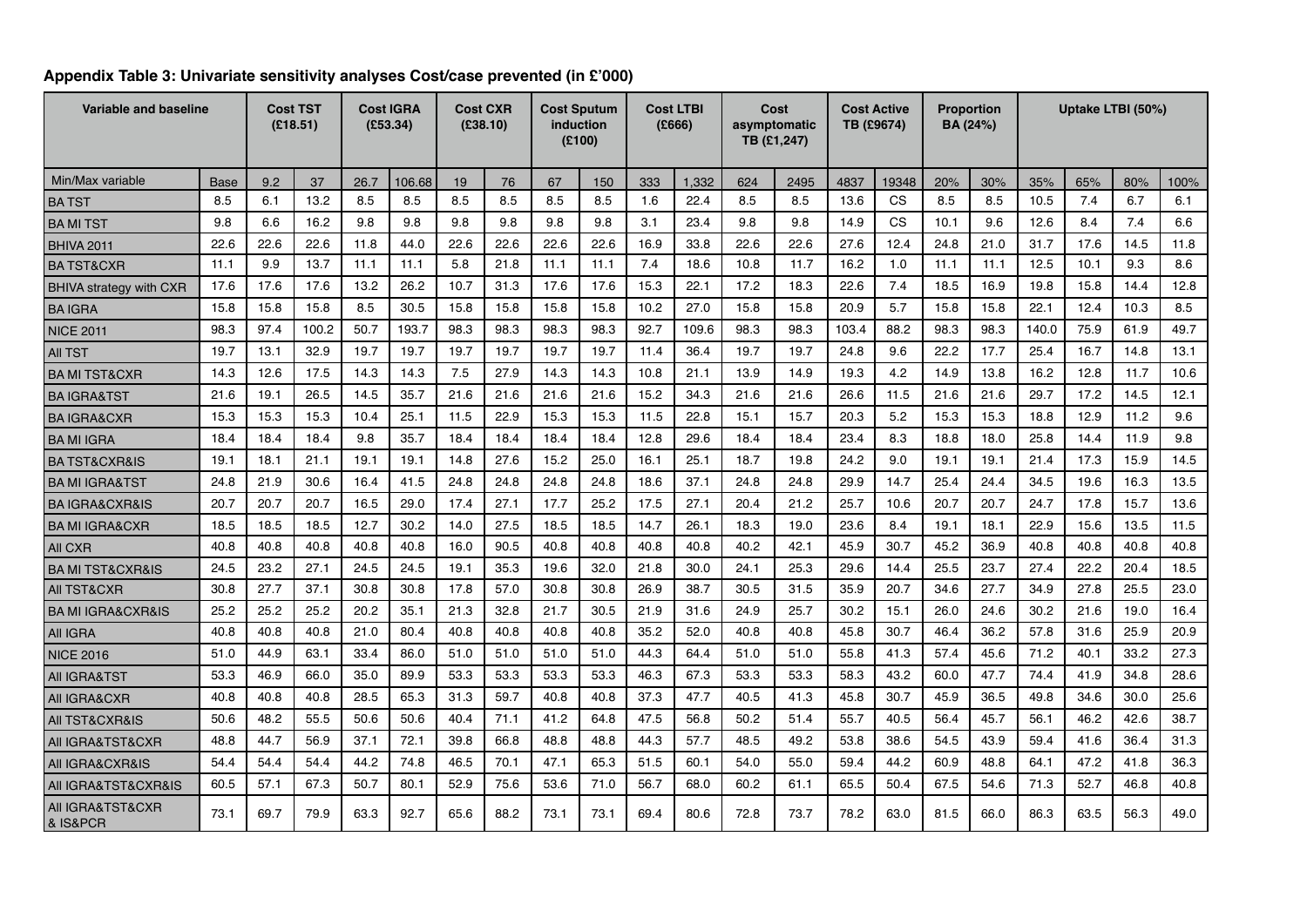| Variable and baseline                       |            |       | <b>Efficacy</b><br>LTBI 62%) | <b>Effic</b><br>acy<br>&Upt<br>ake |      | Progressio<br>n rate TST<br>$+$ $IGRA -$<br>(2%) |       | TST return<br>Progressio<br>rate (53%)<br>n rate<br>IGRA+<br>(10%) |      |      | <b>Proportion</b><br>asympt<br>disease<br>BA (0.17%) |      | <b>Proportion</b><br>asympt<br>disease MI<br>$(0.09\%)$ | $(0.04\%)$ | <b>Proportion</b><br>asympt<br>disease LI | Worst<br>case | Best<br>case |      |      | <b>With onward</b><br>transmission prevented<br>(R) |      |      |
|---------------------------------------------|------------|-------|------------------------------|------------------------------------|------|--------------------------------------------------|-------|--------------------------------------------------------------------|------|------|------------------------------------------------------|------|---------------------------------------------------------|------------|-------------------------------------------|---------------|--------------|------|------|-----------------------------------------------------|------|------|
| Min/Max variable                            | <b>Bas</b> | 40%   | 100%                         | 100%                               | 1%   | 4%                                               | 3%    | 17%                                                                | 30%  | 90%  | 0%                                                   | 0.4  | 0%                                                      | 0.2        | 0%                                        | 0.1           |              |      | 0.2  | 0.4                                                 | 1.0  | 2.0  |
| <b>BATST</b>                                | 8.5        | 18.8  | 1.4                          | 0.0                                | 9.1  | 7.6                                              | 43.0  | 1.2                                                                | 8.5  | 8.5  | 8.5                                                  | 8.5  | 8.5                                                     | 8.5        | 8.5                                       | 8.5           | 38.6         | CS   | 7.1  | 6.0                                                 | 4.2  | 0.0  |
| <b>BAMITST</b>                              | 9.8        | 20.8  | 2.3                          | 0.3                                | 10.4 | 9.0                                              | 47.9  | 1.9                                                                | 9.8  | 9.8  | 9.8                                                  | 9.8  | 9.8                                                     | 9.8        | 9.8                                       | 9.8           | 44.0         | CS   | 8.2  | 7.0                                                 | 4.9  | 2.8  |
| <b>BHIVA 2011</b>                           | 22.6       | 40.5  | 10.1                         | 3.5                                | 22.6 | 22.6                                             | 98.8  | 9.1                                                                | 22.6 | 22.6 | 22.6                                                 | 22.6 | 22.6                                                    | 22.6       | 22.6                                      | 22.6          | 93.6         | CS   | 18.7 | 16.0                                                | 11.1 | 3.2  |
| <b>BA TST&amp;CXR</b>                       | 11.1       | 16.1  | 5.9                          | 3.0                                | 11.5 | 10.6                                             | 22.5  | 5.6                                                                | 11.1 | 11.1 | 28.3                                                 | 3.6  | 11.1                                                    | 11.1       | 11.1                                      | 11.1          | 19.9         | CS   | 9.2  | 7.9                                                 | 5.5  | 7.4  |
| <b>BHIVA strategy with CX</b>               | 17.6       | 22.2  | 12.1                         | 6.9                                | 17.6 | 17.6                                             | 28.4  | 11.5                                                               | 17.6 | 17.6 | 56.5                                                 | 6.0  | 17.6                                                    | 17.6       | 17.6                                      | 17.6          | 26.4         | CS   | 17.6 | 17.6                                                | 17.6 | 3.7  |
| <b>BAIGRA</b>                               | 15.8       | 30.1  | 6.0                          | 1.4                                | 15.8 | 15.8                                             | 76.3  | 5.1                                                                | 15.8 | 15.8 | 15.8                                                 | 15.8 | 15.8                                                    | 15.8       | 15.8                                      | 15.8          | 68.8         | CS   | 13.1 | 11.2                                                | 7.8  | 17.6 |
| <b>NICE 2011</b>                            | 98.3       | 158.0 | 57.1                         | 27.0                               | 98.3 | 98.3                                             | 351.4 | 53.7                                                               | 98.3 | 98.3 | 98.3                                                 | 98.3 | 98.3                                                    | 98.3       | 98.3                                      | 98.3          | 372.3        | CS   | 81.6 | 69.8                                                | 48.6 | 5.2  |
| <b>AII TST</b>                              | 19.7       | 36.1  | 8.4                          | 4.3                                | 21.7 | 16.9                                             | 63.9  | 8.6                                                                | 19.7 | 19.7 | 19.7                                                 | 19.7 | 19.7                                                    | 19.7       | 19.7                                      | 19.7          | 77.6         | CS   | 16.4 | 14.0                                                | 9.8  | 32.3 |
| <b>BA MI TST&amp;CXR</b>                    | 14.3       | 19.6  | 8.5                          | 4.6                                | 14.6 | 13.7                                             | 26.4  | 8.2                                                                | 14.3 | 14.3 | 28.4                                                 | 6.6  | 17.2                                                    | 11.6       | 14.3                                      | 14.3          | 24.2         | CS   | 11.8 | 10.1                                                | 7.1  | 6.5  |
| <b>BAIGRA&amp;TST</b>                       | 21.6       | 39.0  | 9.5                          | 3.6                                | 22.1 | 20.7                                             | 86.6  | 8.8                                                                | 21.3 | 22.0 | 21.6                                                 | 21.6 | 21.6                                                    | 21.6       | 21.6                                      | 21.6          | 88.6         | CS   | 17.9 | 15.3                                                | 10.7 | 4.7  |
| <b>BA IGRA&amp;CXR</b>                      | 15.3       | 23.2  | 7.9                          | 3.1                                | 15.3 | 15.3                                             | 37.7  | 7.2                                                                | 15.3 | 15.3 | 27.1                                                 | 8.0  | 15.3                                                    | 15.3       | 15.3                                      | 15.3          | 33.5         | CS   | 12.7 | 10.8                                                | 7.5  | 7.1  |
| <b>BAMI IGRA</b>                            | 18.4       | 34.1  | 7.6                          | 2.2                                | 18.4 | 18.4                                             | 84.9  | 6.7                                                                | 18.4 | 18.4 | 18.4                                                 | 18.4 | 18.4                                                    | 18.4       | 18.4                                      | 18.4          | 78.3         | CS   | 15.3 | 13.0                                                | 9.1  | 5.0  |
| <b>BA TST&amp;CXR&amp;IS</b>                | 19.1       | 24.4  | 13.0                         | 7.8                                | 19.5 | 18.5                                             | 30.4  | 12.7                                                               | 19.1 | 19.1 | 35.6                                                 | 10.0 | 19.1                                                    | 19.1       | 19.1                                      | 19.1          | 29.0         | CS   | 15.9 | 13.5                                                | 9.4  | 6.0  |
| <b>BA MI IGRA&amp;TST</b>                   | 24.8       | 44.0  | 11.5                         | 4.5                                | 25.3 | 24.1                                             | 98.6  | 10.7                                                               | 24.6 | 25.1 | 24.8                                                 | 24.8 | 24.8                                                    | 24.8       | 24.8                                      | 24.8          | 100.8        | CS   | 20.6 | 17.6                                                | 12.3 | 6.3  |
| <b>BAIGRA&amp;CXR&amp;IS</b>                | 20.7       | 28.5  | 12.7                         | 6.3                                | 20.7 | 20.7                                             | 41.1  | 11.9                                                               | 20.7 | 20.7 | 32.2                                                 | 12.7 | 20.7                                                    | 20.7       | 20.7                                      | 20.7          | 38.1         | CS   | 17.2 | 14.7                                                | 10.2 | 8.1  |
| <b>BA MI IGRA&amp;CXR</b>                   | 18.5       | 27.5  | 10.2                         | 4.4                                | 18.5 | 18.5                                             | 44.2  | 9.3                                                                | 18.5 | 18.5 | 27.7                                                 | 11.8 | 20.7                                                    | 16.3       | 18.5                                      | 18.5          | 40.2         | CS   | 15.4 | 13.1                                                | 9.2  | 6.8  |
| All CXR                                     | 40.8       | 40.8  | 40.8                         | 40.8                               | 40.8 | 40.8                                             | 40.8  | 40.8                                                               | 40.8 | 40.8 | 98.6                                                 | 20.3 | 50.3                                                    | 33.0       | 62.3                                      | 25.2          | 40.7         | 40.7 | 40.8 | 40.8                                                | 40.8 | 6.1  |
| <b>BA MI TST&amp;CXR&amp;IS</b>             | 24.5       | 30.3  | 17.7                         | 11.0                               | 24.9 | 23.9                                             | 36.9  | 17.3                                                               | 24.5 | 24.5 | 38.9                                                 | 15.1 | 27.8                                                    | 21.3       | 24.5                                      | 24.5          | 35.8         | CS   | 20.3 | 17.4                                                | 12.1 | 40.8 |
| <b>AII TST&amp;CXR</b>                      | 30.8       | 39.1  | 21.6                         | 13.7                               | 32.1 | 28.9                                             | 47.0  | 21.8                                                               | 30.8 | 30.8 | 46.5                                                 | 20.1 | 34.5                                                    | 27.3       | 38.4                                      | 23.1          | 47.8         | CS   | 25.6 | 21.9                                                | 15.2 | 8.0  |
| <b>BA MI IGRA&amp;CXR&amp;IS</b>            | 25.2       | 34.2  | 16.0                         | 8.2                                | 25.2 | 25.2                                             | 49.0  | 15.0                                                               | 25.2 | 25.2 | 34.4                                                 | 17.7 | 27.5                                                    | 22.8       | 25.2                                      | 25.2          | 46.1         | СS   | 20.9 | 17.9                                                | 12.4 | 10.1 |
| All IGRA                                    | 40.8       | 68.8  | 21.4                         | 9.1                                | 40.8 | 40.8                                             | 159.5 | 19.8                                                               | 40.8 | 40.8 | 40.8                                                 | 40.8 | 40.8                                                    | 40.8       | 40.8                                      | 40.8          | 160.6        | CS   | 33.8 | 28.9                                                | 20.1 | 8.3  |
| <b>NICE 2016</b>                            | 51.0       | 84.3  | 27.9                         | 13.3                               | 53.0 | 47.9                                             | 162.2 | 27.1                                                               | 51.5 | 50.2 | 51.0                                                 | 51.0 | 51.0                                                    | 51.0       | 51.0                                      | 51.0          | 201.7        | CS   | 42.5 | 36.3                                                | 25.3 | 13.4 |
| <b>AII IGRA&amp;TST</b>                     | 53.3       | 88.1  | 29.2                         | 13.9                               | 55.4 | 50.0                                             | 169.6 | 28.4                                                               | 53.8 | 52.5 | 53.3                                                 | 53.3 | 53.3                                                    | 53.3       | 53.3                                      | 53.3          | 205.5        | CS   | 44.2 | 37.8                                                | 26.3 | 16.8 |
| All IGRA&CXR                                | 40.8       | 55.1  | 26.8                         | 14.2                               | 40.8 | 40.8                                             | 79.7  | 25.4                                                               | 40.8 | 40.8 | 53.6                                                 | 30.3 | 44.0                                                    | 37.5       | 47.3                                      | 33.4          | 77.3         | CS   | 33.9 | 28.9                                                | 20.2 | 17.5 |
| AII TST&CXR&IS                              | 50.6       | 59.8  | 39.4                         | 26.6                               | 52.1 | 48.3                                             | 67.8  | 39.6                                                               | 50.6 | 50.6 | 67.5                                                 | 37.3 | 54.8                                                    | 46.4       | 59.1                                      | 41.2          | 69.9         | CS   | 42.0 | 35.9                                                | 25.0 | 13.4 |
| All IGRA&TST&CXR                            | 48.8       | 66.0  | 32.2                         | 17.9                               | 50.0 | 46.8                                             | 90.1  | 31.6                                                               | 49.0 | 48.4 | 62.7                                                 | 37.1 | 52.3                                                    | 45.1       | 55.9                                      | 40.5          | 93.3         | CS   | 40.5 | 34.6                                                | 24.1 | 16.6 |
| All IGRA&CXR&IS                             | 54.4       | 68.8  | 38.9                         | 22.6                               | 54.4 | 54.4                                             | 90.7  | 37.3                                                               | 54.4 | 54.4 | 67.3                                                 | 42.8 | 57.7                                                    | 50.8       | 61.1                                      | 46.3          | 89.2         | CS   | 45.1 | 38.6                                                | 26.9 | 16.0 |
| AII IGRA&TST&CXR&IS                         | 60.5       | 77.0  | 43.1                         | 25.6                               | 61.7 | 58.5                                             | 97.8  | 42.3                                                               | 60.9 | 59.9 | 74.1                                                 | 48.3 | 64.0                                                    | 56.8       | 67.5                                      | 52.0          | 100.8        | CS   | 50.2 | 42.9                                                | 29.9 | 17.8 |
| All IGRA&TST&CXR<br><b>&amp; IS&amp;PCR</b> | 73.1       | 92.6  | 52.6                         | 31.3                               | 74.6 | 70.8                                             | 117.1 | 51.7                                                               | 73.7 | 72.1 | 89.1                                                 | 58.7 | 77.3                                                    | 68.7       | 81.4                                      | 63.0          | 121.5        | CS   | 60.7 | 51.9                                                | 36.1 | 19.9 |

### **Appendix Table 3: Univariate sensitivity analyses Cost/case prevented (in £'000)**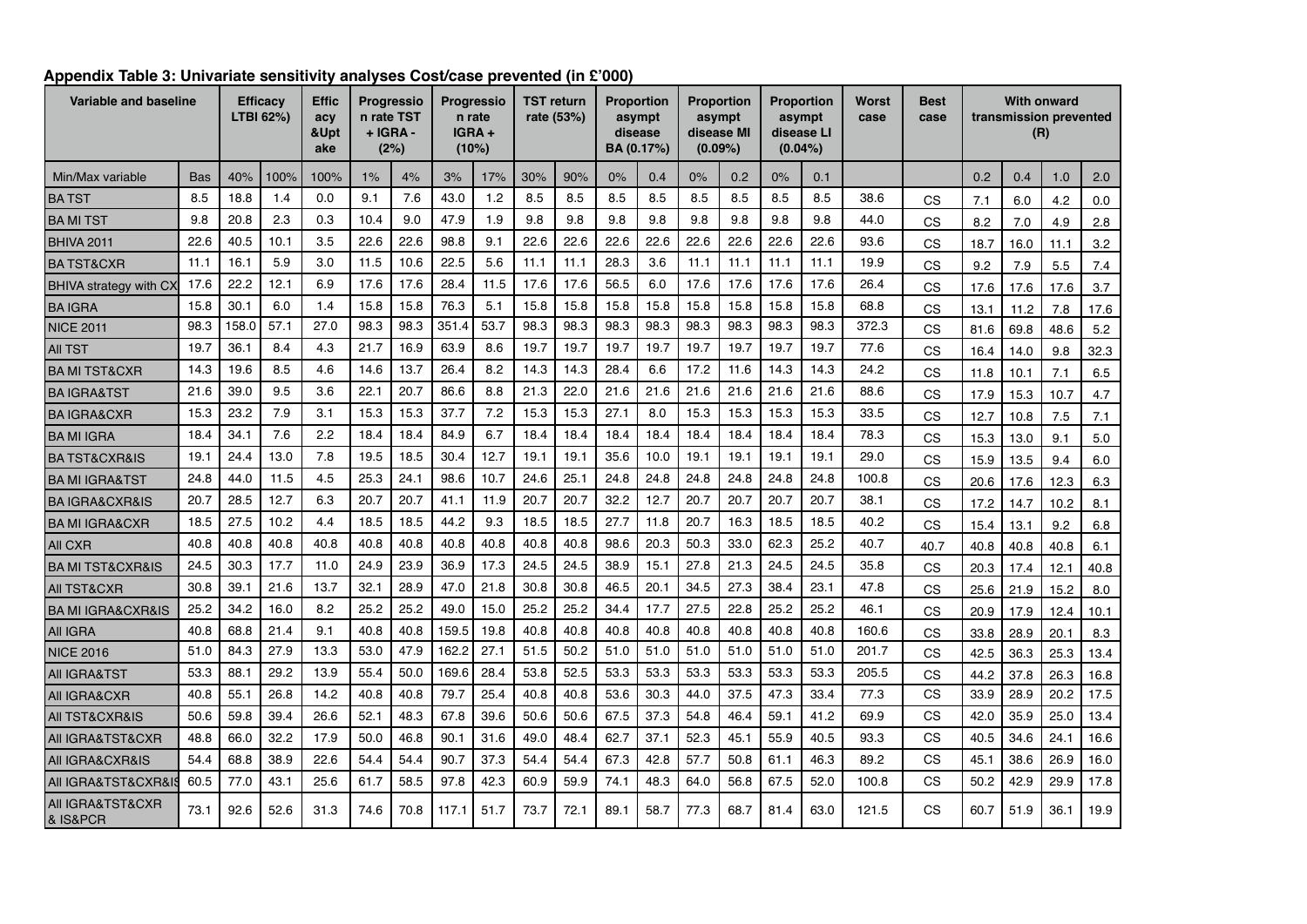### **Appendix Table 3: Univariate sensitivity analyses Cost/case prevented (in £'000)**

ART - antiretroviral therapy, BHIVA - British HIV Association, CD4 - blood CD4 cell count in cells/µL, CS - Cost saving, CXR - chest X ray, IGRA - Interferon-gamma release assay, LI - low [TB] incidence countries, MI - middle [TB] incidence countries, NICE - National Institute of Health and Care Excellence, PLHIV - People living with HIV, QALY - Quality adjusted life year, TB - tuberculosis, TST - tuberculin skin test.

BHIVA 2011: IGRA only in subSaharan Africa with any CD4 on ART < 2 years, MI with CD4 <500 on ART < 2 years, LI with CD4 <350 on ART < 6 months.

NICE 2011: IGRA + TST if blood CD4 <200 and IGRA alone if blood CD4 <500.

NICE 2016: IGRA + TST if blood CD4 <200 and IGRA alone in all others.

These univariate and multivariate analyses assume no onward transmission, except in transmission column, where R stands for the number of subsequent cases of active TB prevented by stopping transmission from each active case of TB.

Worse case uses most expensive TST, IGRA, CXR, sputum induction, latent TB treatment; lowest uptake for tests and lowest efficacy; cheapest cost of treatment of active TB. Best case uses least expensive TST, IGRA, CXR, sputum induction, latent TB treatment; highest uptake for tests and highest efficacy; most expensive cost of treatment of active TB. These do not include transmission.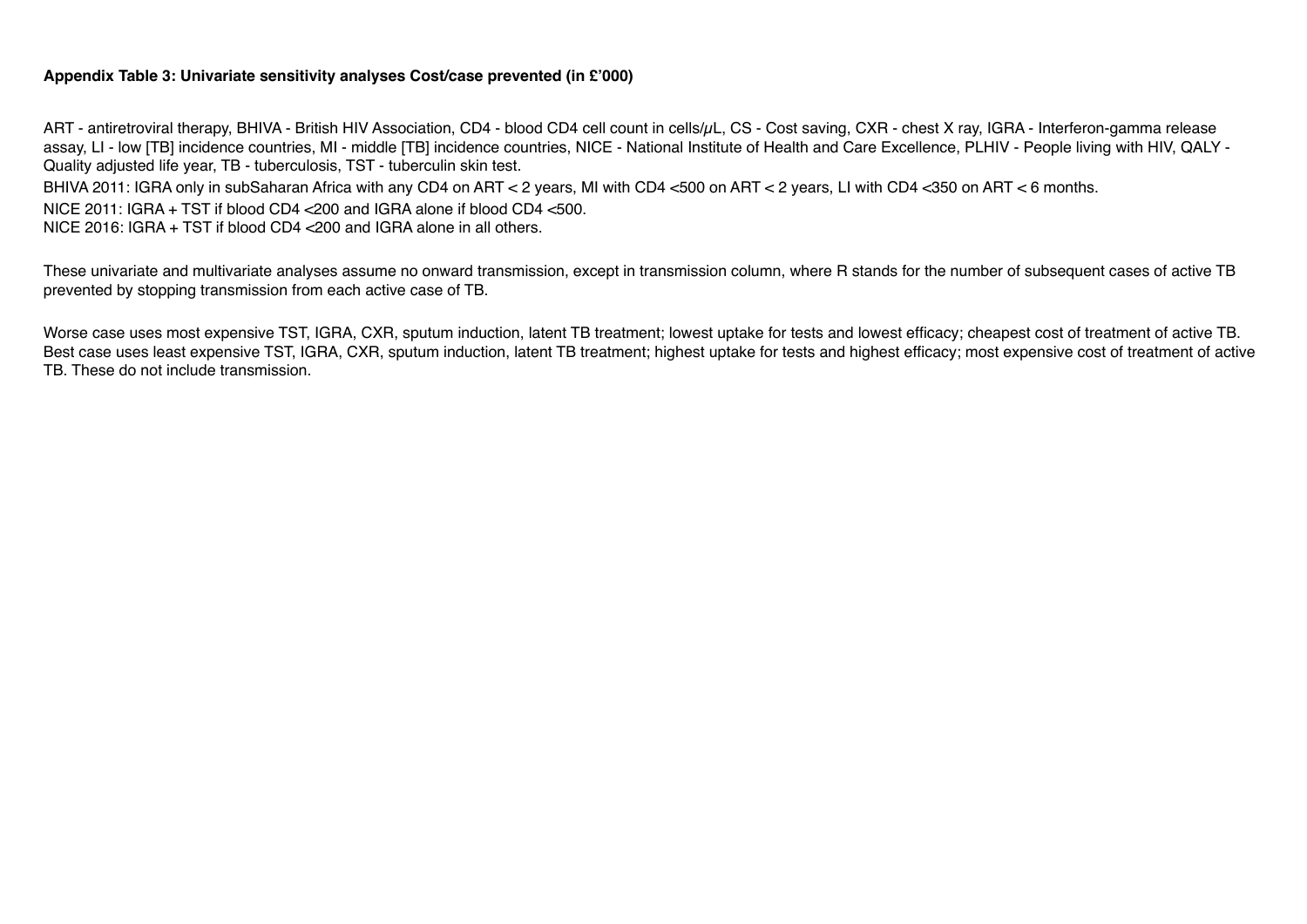| Variable and baseline            |             |       | <b>Cost TST</b><br>(E18.51) | (£53.34) | <b>Cost IGRA</b> |       | <b>Cost CXR</b><br>(E38.10) |       | <b>Cost Sputum</b><br>induction<br>(E100) |       | <b>Cost LTBI</b><br>(£666) |       | Cost<br>asymptomatic<br>TB (£1,247) | <b>Cost Active TB</b> | (£9674)   |       | <b>Proportion BA</b><br>(24%) |
|----------------------------------|-------------|-------|-----------------------------|----------|------------------|-------|-----------------------------|-------|-------------------------------------------|-------|----------------------------|-------|-------------------------------------|-----------------------|-----------|-------|-------------------------------|
| Min/Max variable                 | <b>Base</b> | 9.2   | 37                          | 26.7     | 106.68           | 19    | 76                          | 67    | 150                                       | 333   | 1,332                      | 624   | 2495                                | 4837                  | 19348     | 20%   | 30%                           |
| <b>BATST</b>                     | 15.9        | 11.5  | 24.7                        | 15.9     | 15.9             | 15.9  | 15.9                        | 15.9  | 15.9                                      | 2.9   | 41.8                       | 15.9  | 15.9                                | 25.3                  | <b>CS</b> | 15.9  | 15.9                          |
| <b>BAMITST</b>                   | 18.2        | 12.3  | 30.1                        | 18.2     | 18.2             | 18.2  | 18.2                        | 18.2  | 18.2                                      | 5.7   | 43.3                       | 18.2  | 18.2                                | 27.6                  | <b>CS</b> | 18.7  | 17.9                          |
| <b>BHIVA 2011</b>                | 40.0        | 40.0  | 40.0                        | 21.0     | 78.1             | 40.0  | 40.0                        | 40.0  | 40.0                                      | 30.1  | 60.0                       | 40.0  | 40.0                                | 49.0                  | 22.1      | 44.1  | 37.2                          |
| <b>BATST&amp;CXR</b>             | 21.9        | 19.4  | 26.9                        | 21.9     | 21.9             | 11.4  | 42.8                        | 21.9  | 21.9                                      | 14.6  | 36.6                       | 21.3  | 23.1                                | 31.8                  | 2.0       | 21.9  | 21.9                          |
| <b>BHIVA strategy with CXR</b>   | 34.3        | 34.3  | 34.3                        | 25.9     | 51.3             | 20.9  | 61.2                        | 34.3  | 34.3                                      | 29.9  | 43.2                       | 33.6  | 35.9                                | 44.2                  | 14.6      | 36.2  | 33.1                          |
| <b>BAIGRA</b>                    | 28.1        | 28.1  | 28.1                        | 15.0     | 54.2             | 28.1  | 28.1                        | 28.1  | 28.1                                      | 18.1  | 48.0                       | 28.1  | 28.1                                | 37.1                  | 10.1      | 28.1  | 28.1                          |
| <b>NICE 2011</b>                 | 174.6       | 173.0 | 178.0                       | 90.1     | 344.0            | 174.6 | 174.6                       | 174.6 | 174.6                                     | 164.7 | 194.6                      | 174.6 | 174.6                               | 183.6                 | 156.7     | 174.6 | 174.6                         |
| <b>AII TST</b>                   | 38.8        | 25.8  | 64.7                        | 38.8     | 38.8             | 38.8  | 38.8                        | 38.8  | 38.8                                      | 22.4  | 71.6                       | 38.8  | 38.8                                | 48.7                  | 18.9      | 44.2  | 34.5                          |
| <b>BAMITST&amp;CXR</b>           | 28.1        | 24.9  | 34.4                        | 28.1     | 28.1             | 14.7  | 54.8                        | 28.1  | 28.1                                      | 21.3  | 41.6                       | 27.4  | 29.3                                | 38.0                  | 8.2       | 29.2  | 27.2                          |
| <b>BAIGRA&amp;TST</b>            | 39.4        | 34.9  | 48.3                        | 26.5     | 65.1             | 39.4  | 39.4                        | 39.4  | 39.4                                      | 27.8  | 62.5                       | 39.4  | 39.4                                | 48.6                  | 20.9      | 39.4  | 39.4                          |
| <b>BAIGRA&amp;CXR</b>            | 28.6        | 28.6  | 28.6                        | 19.4     | 47.0             | 21.5  | 42.8                        | 28.6  | 28.6                                      | 21.5  | 42.7                       | 28.2  | 29.4                                | 38.0                  | 9.6       | 28.6  | 28.6                          |
| <b>BAMI IGRA</b>                 | 32.7        | 32.7  | 32.7                        | 17.3     | 63.3             | 32.7  | 32.7                        | 32.7  | 32.7                                      | 22.7  | 52.6                       | 32.7  | 32.7                                | 41.6                  | 14.7      | 33.5  | 32.0                          |
| <b>BA TST&amp;CXR&amp;IS</b>     | 38.0        | 36.0  | 42.1                        | 38.0     | 38.0             | 29.5  | 55.1                        | 30.2  | 49.9                                      | 32.1  | 50.0                       | 37.3  | 39.5                                | 48.1                  | 17.9      | 38.0  | 38.0                          |
| <b>BA MI IGRA&amp;TST</b>        | 44.9        | 39.7  | 55.5                        | 29.8     | 75.3             | 44.9  | 44.9                        | 44.9  | 44.9                                      | 33.7  | 67.3                       | 44.9  | 44.9                                | 54.1                  | 26.6      | 45.9  | 44.2                          |
| <b>BAIGRA&amp;CXR&amp;IS</b>     | 39.3        | 39.3  | 39.3                        | 31.4     | 55.3             | 33.2  | 51.6                        | 33.7  | 47.9                                      | 33.2  | 51.5                       | 38.8  | 40.4                                | 48.9                  | 20.1      | 39.3  | 39.3                          |
| <b>BA MI IGRA&amp;CXR</b>        | 34.7        | 34.7  | 34.7                        | 23.8     | 56.4             | 26.2  | 51.5                        | 34.7  | 34.7                                      | 27.6  | 48.8                       | 34.3  | 35.4                                | 44.1                  | 15.7      | 35.7  | 33.8                          |
| All CXR                          | 85.8        | 85.8  | 85.8                        | 85.8     | 85.8             | 33.6  | 190.0                       | 85.8  | 85.8                                      | 85.8  | 85.8                       | 84.4  | 88.5                                | 96.4                  | 64.5      | 95.0  | 77.6                          |
| <b>BA MI TST&amp;CXR&amp;IS</b>  | 48.9        | 46.3  | 54.0                        | 48.9     | 48.9             | 38.1  | 70.4                        | 39.0  | 63.8                                      | 43.4  | 59.7                       | 48.1  | 50.4                                | 58.9                  | 28.7      | 50.9  | 47.3                          |
| <b>AII TST&amp;CXR</b>           | 62.8        | 56.4  | 75.5                        | 62.8     | 62.8             | 36.2  | 116.0                       | 62.8  | 62.8                                      | 54.7  | 78.8                       | 62.1  | 64.2                                | 73.1                  | 42.2      | 70.9  | 56.0                          |
| <b>BA MI IGRA&amp;CXR&amp;IS</b> | 47.9        | 47.9  | 47.9                        | 38.4     | 66.7             | 40.6  | 62.4                        | 41.2  | 58.0                                      | 41.7  | 60.1                       | 47.3  | 48.9                                | 57.5                  | 28.6      | 49.4  | 46.7                          |
| All IGRA                         | 72.4        | 72.4  | 72.4                        | 37.2     | 142.8            | 72.4  | 72.4                        | 72.4  | 72.4                                      | 62.4  | 92.3                       | 72.4  | 72.4                                | 81.4                  | 54.4      | 82.3  | 64.4                          |
| <b>BHIVA 2016</b>                | 90.5        | 79.7  | 112.1                       | 59.4     | 152.8            | 90.5  | 90.5                        | 90.5  | 90.5                                      | 78.6  | 114.3                      | 90.5  | 90.5                                | 99.1                  | 73.3      | 102.6 | 80.7                          |
| AII IGRA&TST                     | 99.6        | 87.7  | 123.3                       | 65.4     | 168.1            | 99.6  | 99.6                        | 99.6  | 99.6                                      | 86.5  | 125.8                      | 99.6  | 99.6                                | 109.0                 | 80.7      | 112.9 | 88.8                          |
| All IGRA&CXR                     | 77.0        | 77.0  | 77.0                        | 53.9     | 123.3            | 59.1  | 112.7                       | 77.0  | 77.0                                      | 70.4  | 90.1                       | 76.5  | 77.9                                | 86.5                  | 57.9      | 86.8  | 68.8                          |
| AII TST&CXR&IS                   | 103.7       | 98.7  | 113.7                       | 103.7    | 103.7            | 82.8  | 145.6                       | 84.5  | 132.9                                     | 97.4  | 116.4                      | 102.9 | 105.4                               | 114.1                 | 83.0      | 116.2 | 93.1                          |
| AII IGRA&TST&CXR                 | 94.9        | 87.0  | 110.7                       | 72.2     | 140.4            | 77.4  | 130.0                       | 94.9  | 94.9                                      | 86.2  | 112.3                      | 94.5  | 95.8                                | 104.8                 | 75.2      | 106.7 | 85.1                          |
| All IGRA&CXR&IS                  | 104.4       | 104.4 | 104.4                       | 84.8     | 143.5            | 89.2  | 134.6                       | 90.5  | 125.4                                     | 98.8  | 115.5                      | 103.7 | 105.6                               | 114.1                 | 84.9      | 117.2 | 93.6                          |
| All IGRA&TST&CXR&IS              | 119.2       | 112.5 | 132.6                       | 99.9     | 157.8            | 104.3 | 148.9                       | 105.5 | 139.9                                     | 111.8 | 133.9                      | 118.6 | 120.4                               | 129.1                 | 99.2      | 133.5 | 107.1                         |
| AII IGRA&TST&CXR<br>& IS&PCR     | 144.0       | 137.3 | 157.4                       | 124.7    | 182.6            | 129.1 | 173.8                       | 144.0 | 144.0                                     | 136.6 | 158.8                      | 143.4 | 145.2                               | 154.0                 | 124.1     | 161.2 | 129.5                         |

# **Appendix Table 4: Univariate sensitivity analyses Cost/QALY gained (in £'000)**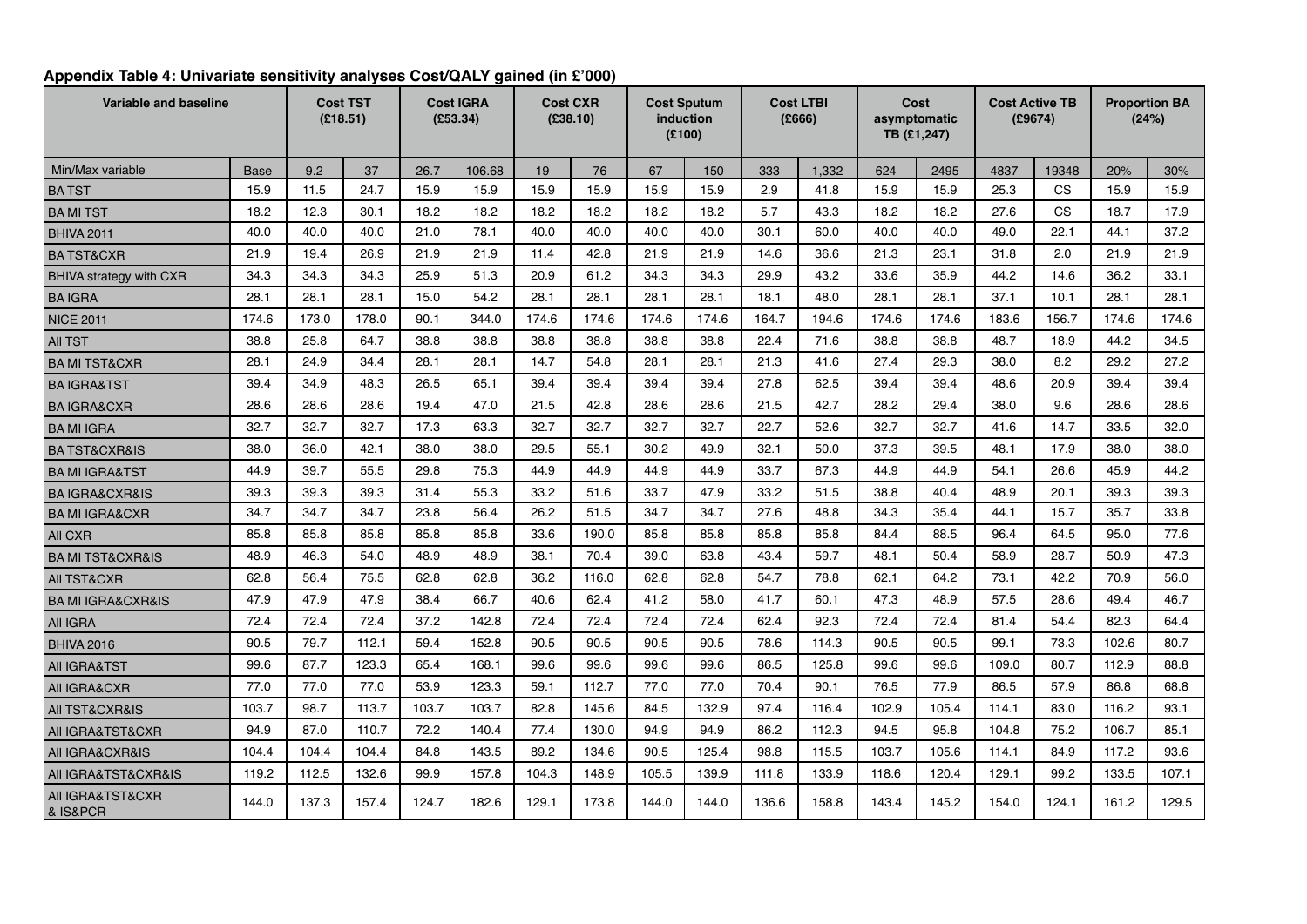| Variable and baseline                       |             |       | Uptake LTBI (50%) |       |      |       | <b>Efficacy</b><br>LTBI 62%) | Effi<br>cac<br>$\mathbf{v}$<br>&Up |       | <b>Progressio</b><br>n rate TST<br>+ IGRA -<br>(2%) | <b>Progressio</b> | n rate IGRA<br>$+ (10\%)$ |       | <b>TST return</b><br>rate (53%) | (0.17%) | <b>Proportion</b><br>asympt<br>disease BA |       | <b>Proportion</b><br>asympt<br>disease MI<br>(0.09%) | $(0.04\%)$ | Proportion<br>asympt<br>disease Ll |
|---------------------------------------------|-------------|-------|-------------------|-------|------|-------|------------------------------|------------------------------------|-------|-----------------------------------------------------|-------------------|---------------------------|-------|---------------------------------|---------|-------------------------------------------|-------|------------------------------------------------------|------------|------------------------------------|
| Min/Max variable                            | <b>Base</b> | 35%   | 65%               | 80%   | 100% | 40%   | 100%                         | 100%                               | 1%    | 4%                                                  | 3%                | 17%                       | 30%   | 90%                             | 0%      | 0.4%                                      | 0%    | 0.2%                                                 | 0%         | 0.1%                               |
| <b>BATST</b>                                | 15.9        | 19.6  | 13.8              | 12.6  | 11.5 | 40.8  | 2.4                          | CS                                 | 17.1  | 14.0                                                | 155.0             | 2.0                       | 15.9  | 15.9                            | 15.9    | 15.9                                      | 15.9  | 15.9                                                 | 15.9       | 15.9                               |
| <b>BA MI TST</b>                            | 18.2        | 23.3  | 15.5              | 13.8  | 12.3 | 44.8  | 3.8                          | 0.5                                | 19.4  | 16.5                                                | 171.1             | 3.3                       | 18.2  | 18.2                            | 18.2    | 18.2                                      | 18.2  | 18.2                                                 | 18.2       | 18.2                               |
| <b>BHIVA 2011</b>                           | 40.0        | 56.4  | 31.3              | 25.8  | 21.0 | 80.9  | 16.7                         | 5.8                                | 40.0  | 40.0                                                | 329.6             | 14.9                      | 40.0  | 40.0                            | 40.0    | 40.0                                      | 40.0  | 40.0                                                 | 40.0       | 40.0                               |
| <b>BATST&amp;CXR</b>                        | 21.9        | 24.9  | 19.7              | 18.1  | 16.5 | 34.4  | 10.7                         | 5.2                                | 22.7  | 20.6                                                | 53.8              | 10.2                      | 21.9  | 21.9                            | 52.8    | 7.3                                       | 21.9  | 21.9                                                 | 21.9       | 21.9                               |
| BHIVA strategy with CXR                     | 34.3        | 39.3  | 30.5              | 27.5  | 24.4 | 45.9  | 22.2                         | 12.1                               | 34.3  | 34.3                                                | 63.7              | 20.9                      | 34.3  | 34.3                            | 100.4   | 12.1                                      | 34.3  | 34.3                                                 | 34.3       | 34.3                               |
| <b>BAIGRA</b>                               | 28.1        | 39.3  | 22.1              | 18.3  | 15.0 | 60.0  | 9.8                          | 2.3                                | 28.1  | 28.1                                                | 254.6             | 8.4                       | 28.1  | 28.1                            | 28.1    | 28.1                                      | 28.1  | 28.1                                                 | 28.1       | 28.1                               |
| <b>NICE 2011</b>                            | 174.6       | 248.6 | 134.8             | 109.9 | 88.3 | 315.3 | 94.3                         | 44.5                               | 174.6 | 174.6                                               | .172.6            | 88.1                      | 174.6 | 174.6                           | 174.6   | 174.6                                     | 174.6 | 174.6                                                | 174.6      | 174.6                              |
| <b>AII TST</b>                              | 38.8        | 49.9  | 32.8              | 29.1  | 25.8 | 86.8  | 14.7                         | 7.5                                | 43.7  | 32.2                                                | 245.5             | 15.0                      | 38.8  | 38.8                            | 38.8    | 38.8                                      | 38.8  | 38.8                                                 | 38.8       | 38.8                               |
| <b>BA MI TST&amp;CXR</b>                    | 28.1        | 32.2  | 25.0              | 22.8  | 20.5 | 41.6  | 15.5                         | 8.1                                | 28.9  | 26.8                                                | 62.2              | 14.9                      | 28.1  | 28.1                            | 53.8    | 13.3                                      | 33.6  | 22.9                                                 | 28.1       | 28.1                               |
| <b>BAIGRA&amp;TST</b>                       | 39.4        | 54.2  | 31.4              | 26.4  | 22.0 | 81.6  | 16.0                         | 6.1                                | 40.5  | 37.5                                                | 302.1             | 14.7                      | 38.4  | 40.9                            | 39.4    | 39.4                                      | 39.4  | 39.4                                                 | 39.4       | 39.4                               |
| <b>BAIGRA&amp;CXR</b>                       | 28.6        | 35.7  | 23.9              | 20.7  | 17.6 | 47.3  | 13.7                         | 5.3                                | 28.6  | 28.6                                                | 92.1              | 12.4                      | 28.6  | 28.6                            | 48.2    | 15.5                                      | 28.6  | 28.6                                                 | 28.6       | 28.6                               |
| <b>BAMI IGRA</b>                            | 32.7        | 45.8  | 25.6              | 21.2  | 17.3 | 68.0  | 12.5                         | 3.6                                | 32.7  | 32.7                                                | 283.3             | 10.9                      | 32.7  | 32.7                            | 32.7    | 32.7                                      | 32.7  | 32.7                                                 | 32.7       | 32.7                               |
| <b>BA TST&amp;CXR&amp;IS</b>                | 38.0        | 43.0  | 34.3              | 31.3  | 28.3 | 51.8  | 24.1                         | 14.1                               | 39.0  | 36.5                                                | 70.1              | 23.5                      | 38.0  | 38.0                            | 68.8    | 20.2                                      | 38.0  | 38.0                                                 | 38.0       | 38.0                               |
| <b>BA MI IGRA&amp;TST</b>                   | 44.9        | 62.5  | 35.5              | 29.6  | 24.5 | 91.0  | 19.2                         | 7.6                                | 45.9  | 43.4                                                | 340.5             | 17.7                      | 44.2  | 46.0                            | 44.9    | 44.9                                      | 44.9  | 44.9                                                 | 44.9       | 44.9                               |
| <b>BAIGRA&amp;CXR&amp;IS</b>                | 39.3        | 47.7  | 33.5              | 29.3  | 25.2 | 58.4  | 22.5                         | 10.8                               | 39.3  | 39.3                                                | 96.5              | 20.9                      | 39.3  | 39.3                            | 59.1    | 24.9                                      | 39.3  | 39.3                                                 | 39.3       | 39.3                               |
| <b>BA MI IGRA&amp;CXR</b>                   | 34.7        | 43.5  | 28.9              | 24.9  | 21.1 | 56.2  | 17.6                         | 7.4                                | 34.7  | 34.7                                                | 108.2             | 16.1                      | 34.7  | 34.7                            | 49.9    | 22.6                                      | 38.4  | 30.8                                                 | 34.7       | 34.7                               |
| All CXR                                     | 85.8        | 85.8  | 85.8              | 85.8  | 85.8 | 85.8  | 85.8                         | 85.8                               | 85.8  | 85.8                                                | 85.8              | 85.8                      | 85.8  | 85.8                            | 207.0   | 42.7                                      | 105.6 | 69.3                                                 | 131.0      | 52.9                               |
| <b>BA MI TST&amp;CXR&amp;IS</b>             | 48.9        | 55.2  | 44.0              | 40.1  | 36.0 | 64.0  | 32.9                         | 19.9                               | 49.8  | 47.3                                                | 84.0              | 32.1                      | 48.9  | 48.9                            | 75.8    | 30.5                                      | 55.1  | 42.8                                                 | 48.9       | 48.9                               |
| <b>AII TST&amp;CXR</b>                      | 62.8        | 71.4  | 56.4              | 51.4  | 46.4 | 86.1  | 40.6                         | 25.0                               | 66.1  | 57.8                                                | 112.2             | 41.0                      | 62.8  | 62.8                            | 93.5    | 41.3                                      | 70.0  | 55.7                                                 | 77.6       | 47.3                               |
| <b>BA MI IGRA&amp;CXR&amp;IS</b>            | 47.9        | 58.2  | 40.7              | 35.5  | 30.4 | 70.2  | 28.3                         | 14.1                               | 47.9  | 47.9                                                | 115.2             | 26.4                      | 47.9  | 47.9                            | 63.8    | 34.4                                      | 51.9  | 43.7                                                 | 47.9       | 47.9                               |
| All IGRA                                    | 72.4        | 102.6 | 56.1              | 46.0  | 37.2 | 137.2 | 35.4                         | 15.1                               | 72.4  | 72.4                                                | 532.2             | 32.5                      | 72.4  | 72.4                            | 72.4    | 72.4                                      | 72.4  | 72.4                                                 | 72.4       | 72.4                               |
| <b>BHIVA 2016</b>                           | 90.5        | 126.4 | 71.1              | 59.0  | 48.6 | 175.1 | 45.1                         | 21.4                               | 94.9  | 83.9                                                | 557.1             | 43.7                      | 89.4  | 92.2                            | 90.5    | 90.5                                      | 90.5  | 90.5                                                 | 90.5       | 90.5                               |
| AII IGRA&TST                                | 99.6        | 139.1 | 78.3              | 65.0  | 53.4 | 192.6 | 49.6                         | 23.6                               | 104.5 | 92.3                                                | 613.0             | 48.0                      | 98.4  | 101.4                           | 99.6    | 99.6                                      | 99.6  | 99.6                                                 | 99.6       | 99.6                               |
| All IGRA&CXR                                | 77.0        | 95.4  | 64.6              | 55.8  | 47.2 | 112.7 | 47.0                         | 24.3                               | 77.0  | 77.0                                                | 190.5             | 44.3                      | 77.0  | 77.0                            | 98.5    | 58.4                                      | 82.5  | 71.2                                                 | 88.0       | 64.0                               |
| <b>AII TST&amp;CXR&amp;IS</b>               | 103.7       | 115.6 | 94.3              | 86.7  | 78.5 | 130.1 | 75.4                         | 49.3                               | 107.7 | 97.7                                                | 156.0             | 75.9                      | 103.7 | 103.7                           | 137.4   | 76.8                                      | 112.1 | 95.2                                                 | 120.6      | 84.7                               |
| All IGRA&TST&CXR                            | 94.9        | 116.7 | 80.4              | 70.0  | 60.0 | 141.5 | 57.6                         | 31.4                               | 98.0  | 90.2                                                | 225.3             | 56.3                      | 94.1  | 96.2                            | 120.0   | 73.2                                      | 101.4 | 88.2                                                 | 107.8      | 79.7                               |
| All IGRA&CXR&IS                             | 104.4       | 124.9 | 89.7              | 78.7  | 67.8 | 141.4 | 69.7                         | 39.2                               | 104.4 | 104.4                                               | 209.2             | 66.3                      | 104.4 | 104.4                           | 127.0   | 83.6                                      | 110.3 | 98.0                                                 | 116.2      | 89.9                               |
| AII IGRA&TST&CXR&IS                         | 119.2       | 141.9 | 103.0             | 90.9  | 78.9 | 164.5 | 78.4                         | 45.3                               | 122.3 | 114.2                                               | 233.7             | 76.9                      | 118.6 | 120.0                           | 144.1   | 96.2                                      | 125.8 | 112.2                                                | 132.2      | 103.2                              |
| <b>AII IGRA&amp;TST&amp;CXR</b><br>& IS&PCR | 144.0       | 171.8 | 124.3             | 109.5 | 94.7 | 197.7 | 95.7                         | 55.5                               | 147.8 | 138.2                                               | 279.8             | 93.9                      | 143.7 | 144.6                           | 173.5   | 116.9                                     | 151.8 | 135.8                                                | 159.4      | 125.2                              |

### **Appendix Table 4: Univariate sensitivity analyses Cost/QALY gained (in £'000)**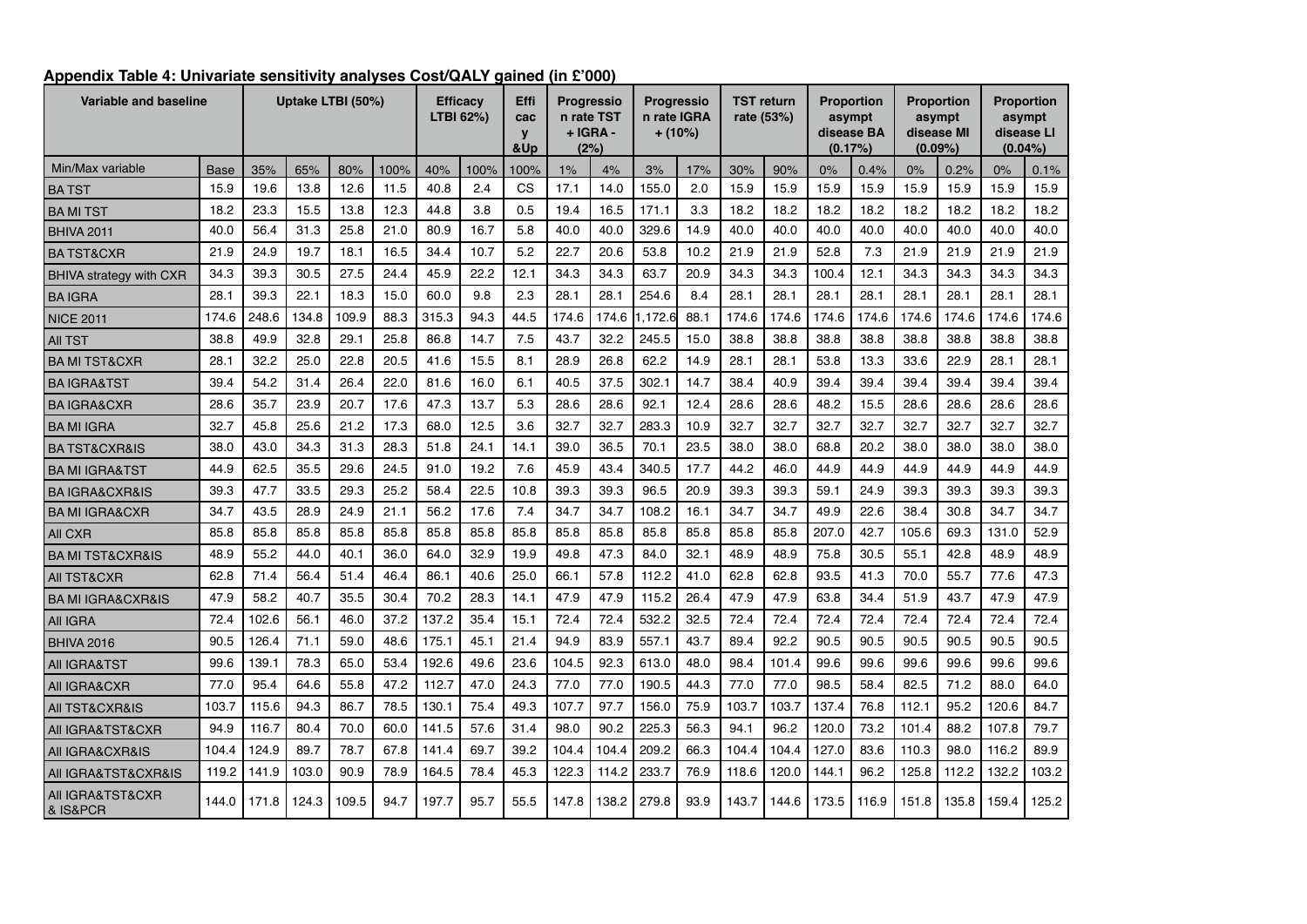| Variable and baseline           |             |          | <b>QALY loss</b><br>LTBI (0.007) |       | <b>QALY loss</b><br>active (0.676) |       | <b>QALY loss</b><br>subclinical<br>(0.2) | <b>Wors</b><br>t<br>case | <b>Best</b><br>case |       |       | With onward transmission<br>prevented (R) |      |
|---------------------------------|-------------|----------|----------------------------------|-------|------------------------------------|-------|------------------------------------------|--------------------------|---------------------|-------|-------|-------------------------------------------|------|
| Min/Max variable                | <b>Base</b> | $\Omega$ | 0.05                             | 0.352 | $\mathbf{1}$                       | 0.01  | 0.3                                      |                          |                     | 0.2   | 0.4   | 1.0                                       | 2.0  |
| <b>BATST</b>                    | 15.9        | 12.6     | D                                | 40.1  | 9.9                                | 15.9  | 15.9                                     | D                        | СS                  | 12.6  | 10.5  | 6.9                                       | 4.4  |
| <b>BA MI TST</b>                | 18.2        | 14.6     | D                                | 45.6  | 11.4                               | 18.2  | 18.2                                     | D                        | СS                  | 14.5  | 12.0  | 8.0                                       | 5.1  |
| <b>BHIVA 2011</b>               | 40.0        | 33.4     | D                                | 94.3  | 25.4                               | 40.0  | 40.0                                     | D                        | СS                  | 32.2  | 26.9  | 18.0                                      | 11.6 |
| <b>BATST&amp;CXR</b>            | 21.9        | 19.1     | 233.1                            | 60.4  | 13.4                               | 18.7  | 24.1                                     | D                        | СS                  | 17.2  | 14.2  | 9.3                                       | 5.9  |
| <b>BHIVA strategy with</b>      | 34.3        | 31.5     | 75.9                             | 93.8  | 21.0                               | 28.1  | 38.9                                     | 394.5                    | СS                  | 34.3  | 34.3  | 34.3                                      | 34.3 |
| <b>BA IGRA</b>                  | 28.1        | 23.4     | D                                | 66.1  | 17.8                               | 28.1  | 28.1                                     | D                        | СS                  | 22.5  | 18.8  | 12.6                                      | 8.1  |
| <b>NICE 2011</b>                | 174.6       | 145.5    | D                                | 411.3 | 110.8                              | 174.6 | 174.6                                    | D                        | СS                  | 140.2 | 117.1 | 78.4                                      | 50.5 |
| AII TST                         | 38.8        | 29.2     | D                                | 107.0 | 23.7                               | 38.8  | 38.8                                     | D                        | СS                  | 30.5  | 25.1  | 16.4                                      | 10.4 |
| <b>BA MI TST&amp;CXR</b>        | 28.1        | 24.7     | 169.3                            | 77.4  | 17.1                               | 23.7  | 31.1                                     | D                        | СS                  | 22.1  | 18.2  | 11.9                                      | 7.5  |
| <b>BA IGRA&amp;TST</b>          | 39.4        | 31.9     | D                                | 96.2  | 24.7                               | 39.4  | 39.4                                     | D                        | СS                  | 31.4  | 26.2  | 17.4                                      | 11.2 |
| <b>BAIGRA&amp;CXR</b>           | 28.6        | 25.0     | 218.8                            | 72.6  | 17.8                               | 25.6  | 30.5                                     | D                        | СS                  | 22.7  | 18.8  | 12.5                                      | 8.0  |
| <b>BAMI IGRA</b>                | 32.7        | 27.2     | D                                | 76.9  | 20.7                               | 32.7  | 32.7                                     | D                        | СS                  | 26.2  | 21.9  | 14.7                                      | 9.4  |
| <b>BATST&amp;CXR&amp;IS</b>     | 38.0        | 34.0     | 144.5                            | 107.3 | 23.1                               | 31.3  | 42.9                                     | D                        | СS                  | 29.8  | 24.5  | 16.0                                      | 10.1 |
| BA MI IGRA&TST                  | 44.9        | 36.7     | D                                | 108.8 | 28.3                               | 44.9  | 44.9                                     | D                        | СS                  | 35.9  | 29.9  | 19.9                                      | 12.8 |
| <b>BA IGRA&amp;CXR&amp;IS</b>   | 39.3        | 35.0     | 158.6                            | 102.5 | 24.3                               | 34.0  | 42.8                                     | D                        | СS                  | 31.1  | 25.8  | 17.0                                      | 10.8 |
| <b>BA MI IGRA&amp;CXR</b>       | 34.7        | 30.3     | 277.3                            | 87.9  | 21.6                               | 31.1  | 36.9                                     | D                        | СS                  | 27.5  | 22.8  | 15.1                                      | 9.7  |
| All CXR                         | 85.8        | 85.8     | 85.8                             | 268.6 | 51.0                               | 61.3  | 108.6                                    | 119.0                    | 58.1                | 85.8  | 85.8  | 85.8                                      | 85.8 |
| <b>BA MI TST&amp;CXR&amp;IS</b> | 48.9        | 44.0     | 148.2                            | 137.9 | 29.7                               | 39.8  | 55.5                                     | 3,243.1                  | СS                  | 38.3  | 31.5  | 20.5                                      | 13.0 |
| AII TST&CXR                     | 62.8        | 54.0     | 7,165.3                          | 184.3 | 37.8                               | 52.1  | 70.3                                     | D                        | СS                  | 49.0  | 40.2  | 26.1                                      | 16.4 |
| <b>BA MI IGRA&amp;CXR&amp;I</b> | 47.9        | 42.6     | 198.2                            | 124.6 | 29.6                               | 41.5  | 52.1                                     | D                        | СS                  | 37.9  | 31.4  | 20.7                                      | 13.2 |
| AII IGRA                        | 72.4        | 60.3     | D                                | 170.5 | 46.0                               | 72.4  | 72.4                                     | D                        | <b>CS</b>           | 58.1  | 48.5  | 32.5                                      | 20.9 |
| <b>BHIVA 2016</b>               | 90.5        | 71.6     | D                                | 229.4 | 56.4                               | 90.5  | 90.5                                     | D                        | СS                  | 74.5  | 62.2  | 41.7                                      | 26.9 |
| AII IGRA&TST                    | 99.6        | 78.8     | D                                | 252.4 | 62.0                               | 99.6  | 99.6                                     | D                        | СS                  | 79.1  | 65.6  | 43.4                                      | 27.8 |
| AII IGRA&CXR                    | 77.0        | 68.0     | 405.0                            | 198.1 | 47.8                               | 67.7  | 82.9                                     | D                        | СS                  | 61.0  | 50.6  | 33.4                                      | 21.3 |
| AII TST&CXR&IS                  | 103.7       | 92.0     | 471.9                            | 308.7 | 62.3                               | 83.3  | 119.1                                    | D                        | СS                  | 80.8  | 66.2  | 42.9                                      | 27.0 |
| AII IGRA&TST&CXR                | 94.9        | 80.8     | D                                | 257.1 | 58.2                               | 83.7  | 102.1                                    | D                        | СS                  | 74.8  | 61.7  | 40.5                                      | 25.7 |
| AII IGRA&CXR&IS                 | 104.4       | 93.9     | 331.8                            | 276.1 | 64.3                               | 88.7  | 115.1                                    | D                        | СS                  | 82.5  | 68.2  | 44.8                                      | 28.5 |
| AII IGRA&TST&CXR                | 119.2       | 103.8    | 1,336.5                          | 329.5 | 72.7                               | 101.5 | 131.2                                    | D                        | CS                  | 93.6  | 77.1  | 50.4                                      | 32.0 |
| AII IGRA&TST&CXR<br>& IS&PCR    | 144.0       | 125.4    | 1,615.2                          | 398.2 | 87.9                               | 122.6 | 158.6                                    | D                        | СS                  | 113.2 | 93.2  | 61.0                                      | 38.7 |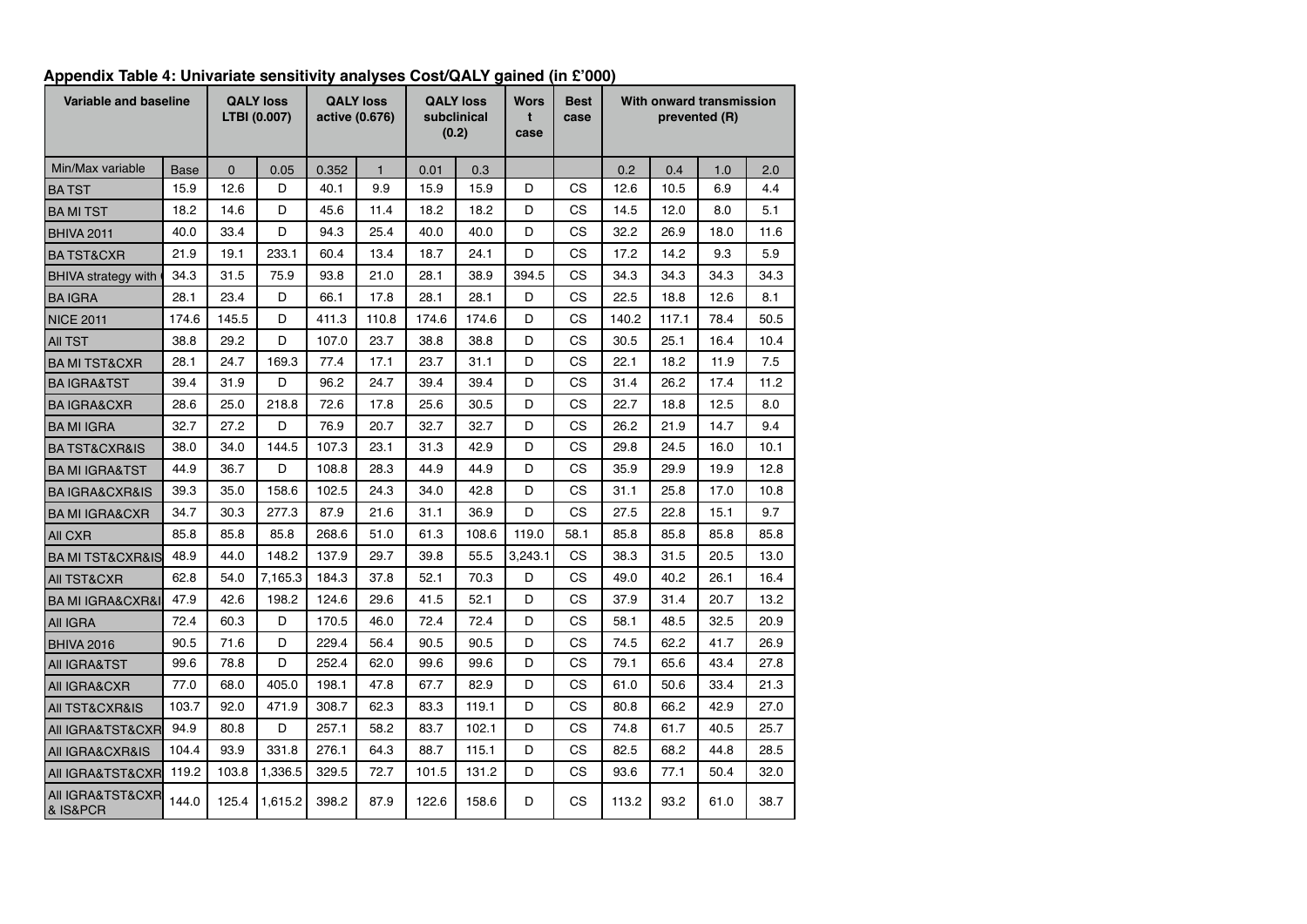#### **Appendix Table 4: Univariate sensitivity analyses Cost/QALY gained (in £'000)**

ART - antiretroviral therapy, BHIVA - British HIV Association, CD4 - blood CD4 cell count in cells/ $\mu$ L, CS - cost saving, D - dominated (lose more QALYs than no testing) CXR chest X ray,

IGRA - Interferon-gamma release assay, LI - low [TB] incidence countries, MI - middle [TB] incidence countries, NICE - National Institute of Health and Care Excellence, PLHIV - People living with HIV, QALY - Quality adjusted life year, TB - tuberculosis, TST - tuberculin skin test.

BHIVA 2011: IGRA only in subSaharan Africa with any CD4 on ART < 2 years, MI with CD4 <500 on ART < 2 years, LI with CD4 <350 on ART < 6 months.

NICE 2011: IGRA + TST if blood CD4 <200 and IGRA alone if blood CD4 <500.

NICE 2016: IGRA + TST if blood CD4 <200 and IGRA alone in all others.

These univariate and multivariate analyses assume no onward transmission, except in transmission column, where R stands for the number of subsequent cases of active TB prevented by stopping transmission from each active case of TB.

Worse case uses most expensive TST, IGRA, CXR, sputum induction, latent TB treatment; lowest uptake for tests and lowest efficacy; cheapest cost of treatment of active TB. Best case uses least expensive TST, IGRA, CXR, sputum induction, latent TB treatment; highest uptake for tests and highest efficacy; most expensive cost of treatment of active TB. These do not include transmission.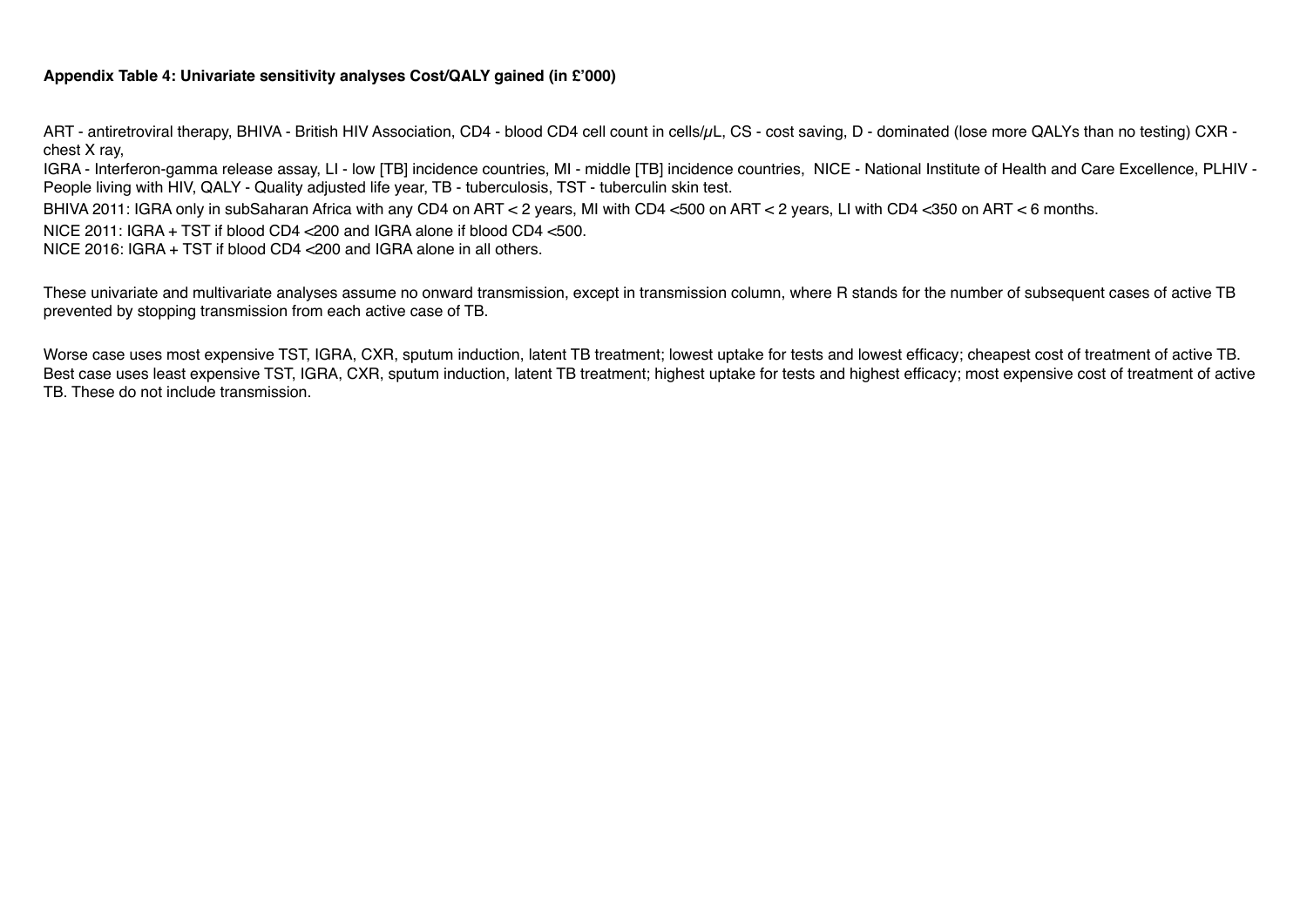

#### **Appendix Figure 2: Cost effectiveness acceptability curve for TB testing strategies inc transmission**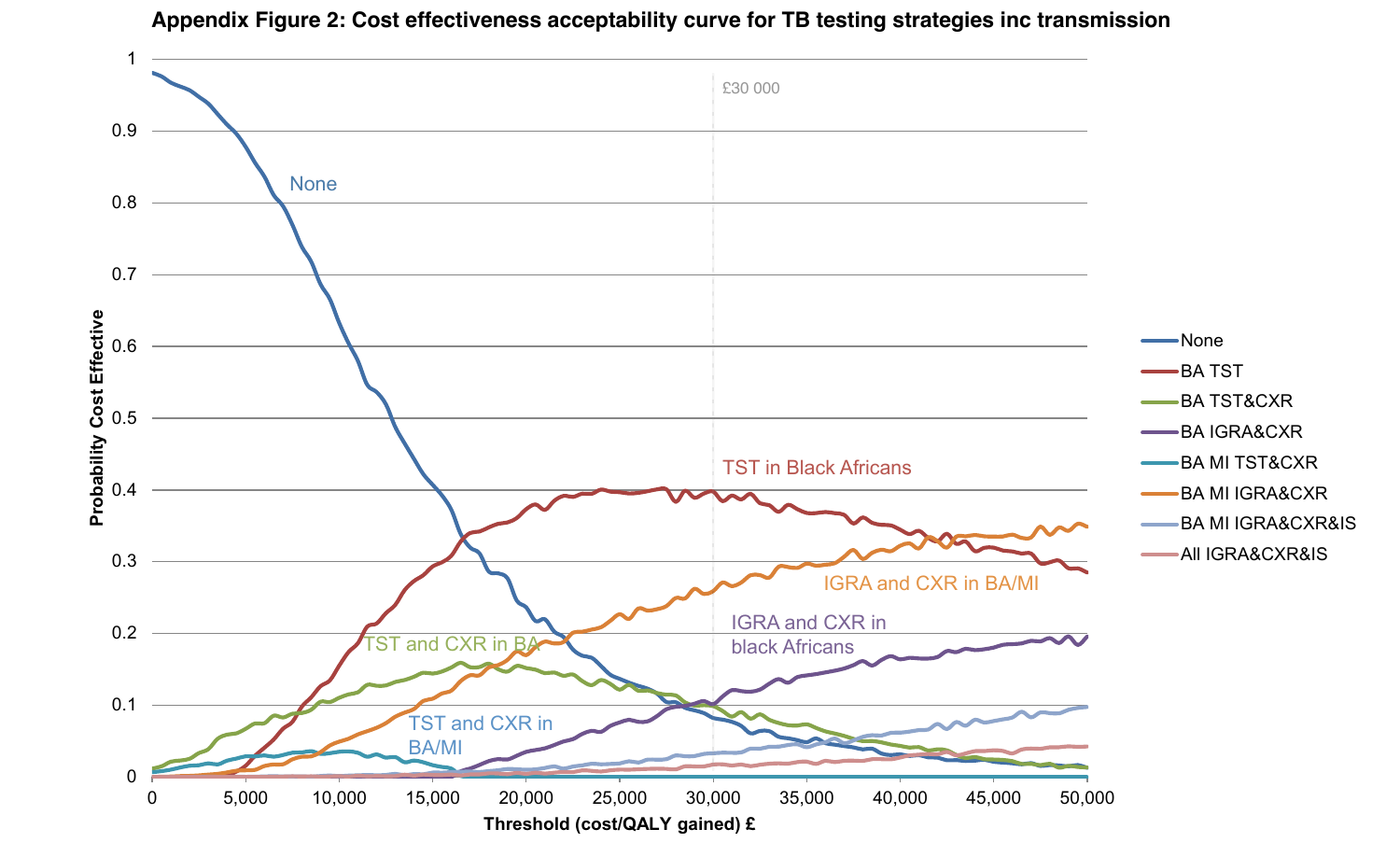### **Exclusion criteria from the study:**

Already undergoing treatment or active or latent TB Inability to undergo sputum induction (e.g. pneumothorax, rib fracture, hypotensive, severe airways disease) **Pregnancy** Use of immunosuppressive medications Active solid organ or haematological malignancy Extensive eczema Unable to give informed consent

### **Definition of positive and borderline T.SPOT-TB tests [16]**

(from Oxford Immunotec. T-Spot.TB package insert. Abingdon, Oxford, United Kingdom.)

A positive T-Spot.TB result was defined a difference of ≥6 spots between either CFP10 or ESAT6 antigen panels and the nil control panel , <6 spots defined as a negative result. Where the difference between the higher of both panels and nil control was 5,6, or 7 spots, the result was considered borderline. A positive control of <20 spots in the context of a negative sample or nil control >10 spots was considered indeterminate. Borderline and indeterminate results were retested two weeks later.